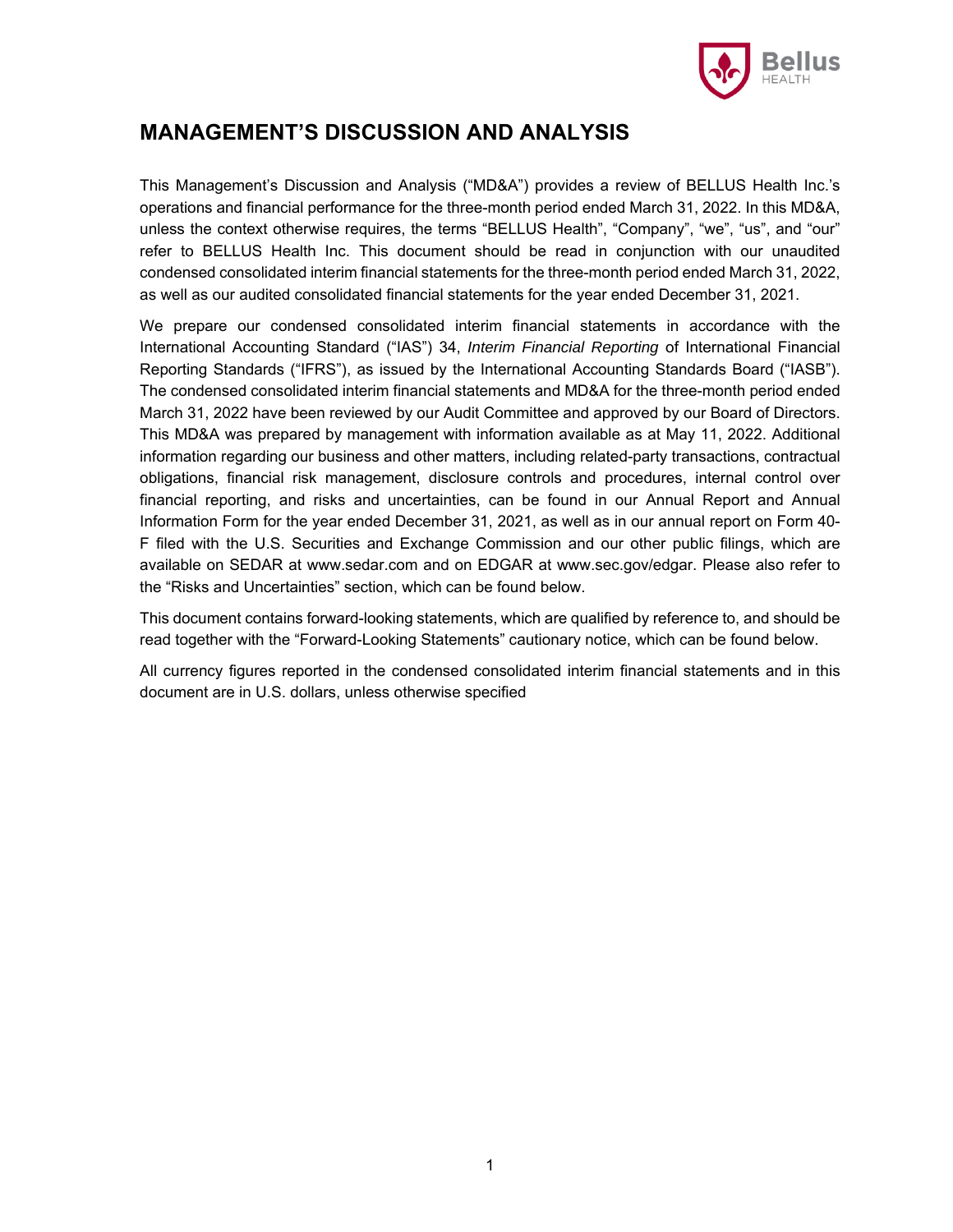### **FORWARD-LOOKING STATEMENTS**

Certain statements contained in this MD&A may constitute "forward-looking information" within the meaning of applicable securities laws in Canada and "forward-looking statements" within the meaning of the United States Private Securities Litigation Reform Act of 1995, as amended (collectively, "forward-looking statements"), which involve known and unknown risks, uncertainties and other factors which may cause our actual results, performance or achievements, or industry results, to be materially different from any future results, performance or achievements expressed or implied by such forwardlooking statements. These forward-looking statements include information about possible or assumed future results of our business, financial condition, results of operations, liquidity, objectives and strategies to achieve those objectives, as well as statements with respect to our beliefs, targets, expectations, anticipations, estimates or intentions. In some cases, you can identify forward-looking statements by terminology such as "believe", "may", "estimate", "continue", "anticipate", "intend", "should", "plan", "expect", "predict", "potential", "could", "assume", "project", "guidance" or the negative of these terms or other similar expressions, although not all forward-looking statements include such words. These statements reflect current expectations of management regarding future events and operating performance and speak only as of the date of this MD&A. The statements we make regarding the following matters are forward-looking by their nature and are based on certain of the assumptions noted below:

- our aim to develop and commercialize BLU-5937 for the treatment of hypersensitization disorders, including refractory chronic cough ("RCC") and other cough-related conditions;
- our aim to have an End-of-Phase 2 meeting with the U.S. Food and Drug Administration ("FDA") in June of 2022, to obtain scientific advice from the European Medicines Agency ("EMA") and the Medicines and Healthcare products Regulatory Agency ("MHRA"), and initiate the Phase 3 program in the second half of 2022;
- our aim to initiate a Phase 1 clinical trial investigating a once-daily ("QD") dosing, extendedrelease formulation of BLU-5937 in the second half of 2022;
- our aim to complete preclinical studies supporting Phase 3 trials with BLU-5937, in the second half of 2022;
- our aim to complete additional Phase 1 clinical trials supporting Phase 3 trials with BLU-5937 in the second half of 2022;
- our aim to further explore the potential of BLU-5937 for the treatment of other afferent hypersensitization-related conditions;
- our aim to complete all preclinical and clinical Phase 1 studies with BLU-5937 to support NDA filing;
- our expectations with respect to the timing and cost of the research and development activities of BLU-5937;
- the function, potential benefits, tolerability profile, effectiveness and safety of our product candidates, including BLU-5937, including with respect to the patient population studied, pricing and labeling;
- our expectations with respect to pre-commercialization activities related to the commercial launch of BLU-5937, if approved;
- our expectations regarding the potential development of a once-daily dosing regimen of BLU-5937 utilizing an extended-release formulation;
- our expectations regarding our ability to arrange for and scale up the manufacturing of BLU-5937 to reach commercial scale;
- our estimates and assessment of the potential markets (including size) for our product candidates;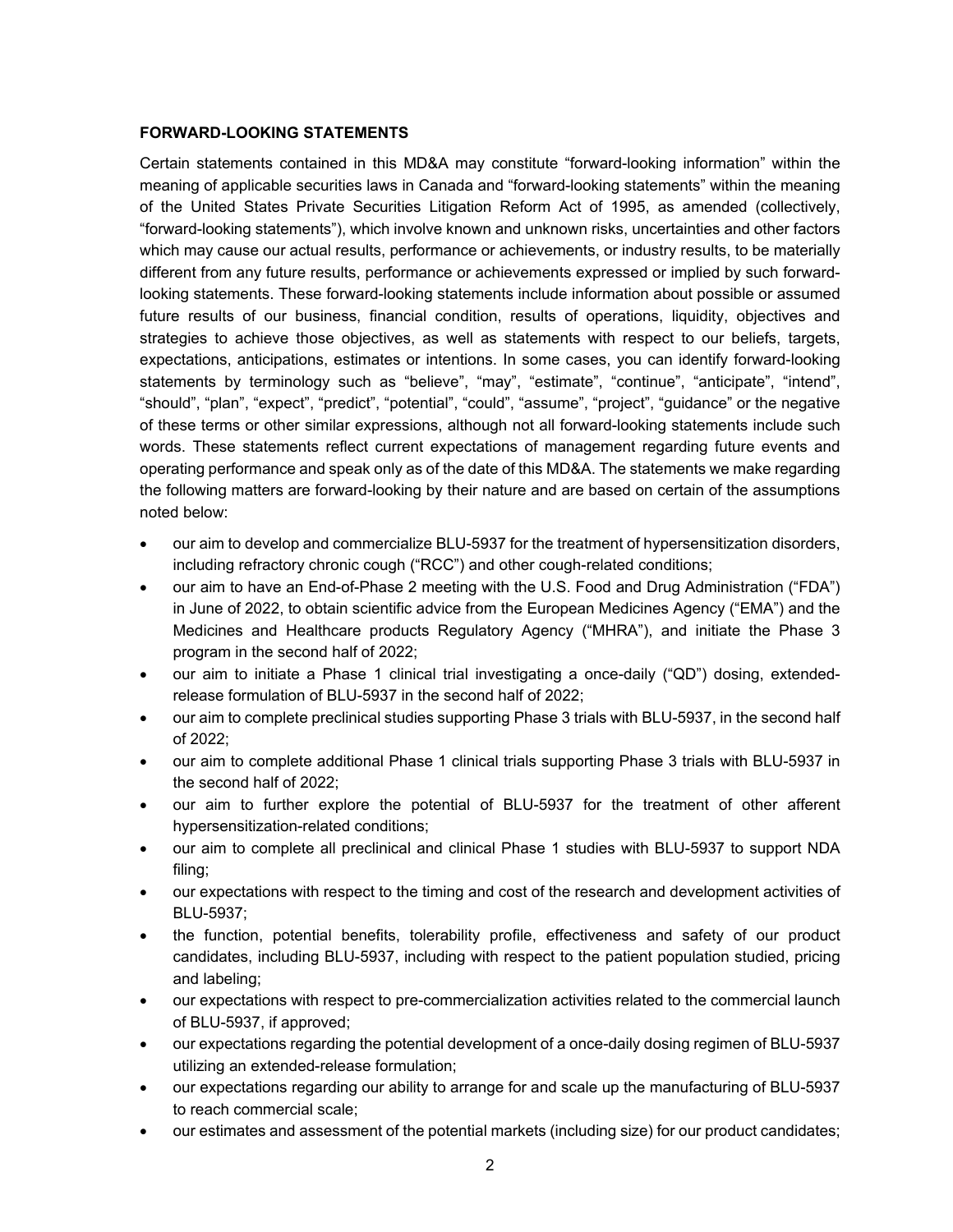- our expectations regarding coverage, reimbursement and pricing and acceptance of our product candidates by the market, if approved, including pricing comparisons with other P2X3 antagonists;
- our estimates and projections regarding the size of the total addressable global RCC market and associated P2X3 revenue potential;
- the benefits and risks of our product candidates as compared to others;
- our aim to obtain marketing authorizations of our product candidates;
- our expectations with respect to the cost of preclinical studies, clinical trials and potential commercialization of our product candidates, including BLU-5937;
- our expectation of the continued listing of the common shares on the TSX and Nasdaq;
- our current and future capital requirements and anticipated sources of financing or revenue;
- our expectations regarding the ongoing COVID-19 pandemic and its impact on our business;
- our expectations regarding the protection of our intellectual property;
- our business strategy; and
- our development and partnership plans and objectives.

The preceding list is not intended to be an exhaustive list of all of our forward-looking statements.

Conclusions, forecasts and projections set out in forward-looking information are based on our current objectives and strategies and on expectations and estimates and other factors and assumptions that we believe to be reasonable at the time applied but may prove to be incorrect. These include, but are not limited to:

- the function, potential benefits, effectiveness and safety of BLU-5937;
- the accuracy of our belief that our selective P2X3 antagonist has an improved tolerability profile compared to the most advanced P2X3 receptor antagonist in development, Merck & Co.'s gefapixant;
- our progress, timing and costs related to the development, completion and potential commercialization of our product candidate;
- our estimates and projections regarding our industry;
- the market acceptance of our product candidate;
- the future success of current research and development activities;
- our achievement of development and commercial milestones, including forecasted preclinical study and clinical trial milestones within the anticipated timeframe;
- our reliance on third parties to conduct preclinical studies and clinical trials for BLU-5937;
- the accuracy of the timelines and cost estimates related to our preclinical and clinical programs;
- the successful development of a QD dosing with extended-release formulation for BLU-5937;
- our ability to achieve intended order of market entry of BLU-5937 relative to other P2X3 antagonists;
- the accuracy of our findings of statistically significant interaction between baseline cough frequency and treatment benefit, and realization of the intended benefits of our enrichment strategy;
- the accuracy of our estimates and projections regarding potential pricing for BLU-5937, including parity to other P2X3 antagonists;
- the accuracy of our estimates and projections regarding the size of the total addressable global RCC market and associated P2X3 revenue potential;
- the capacity of our primary supply chain to produce the required clinical supplies to support a Phase 3 program in RCC within the anticipated timeframe, and the absence of further global supply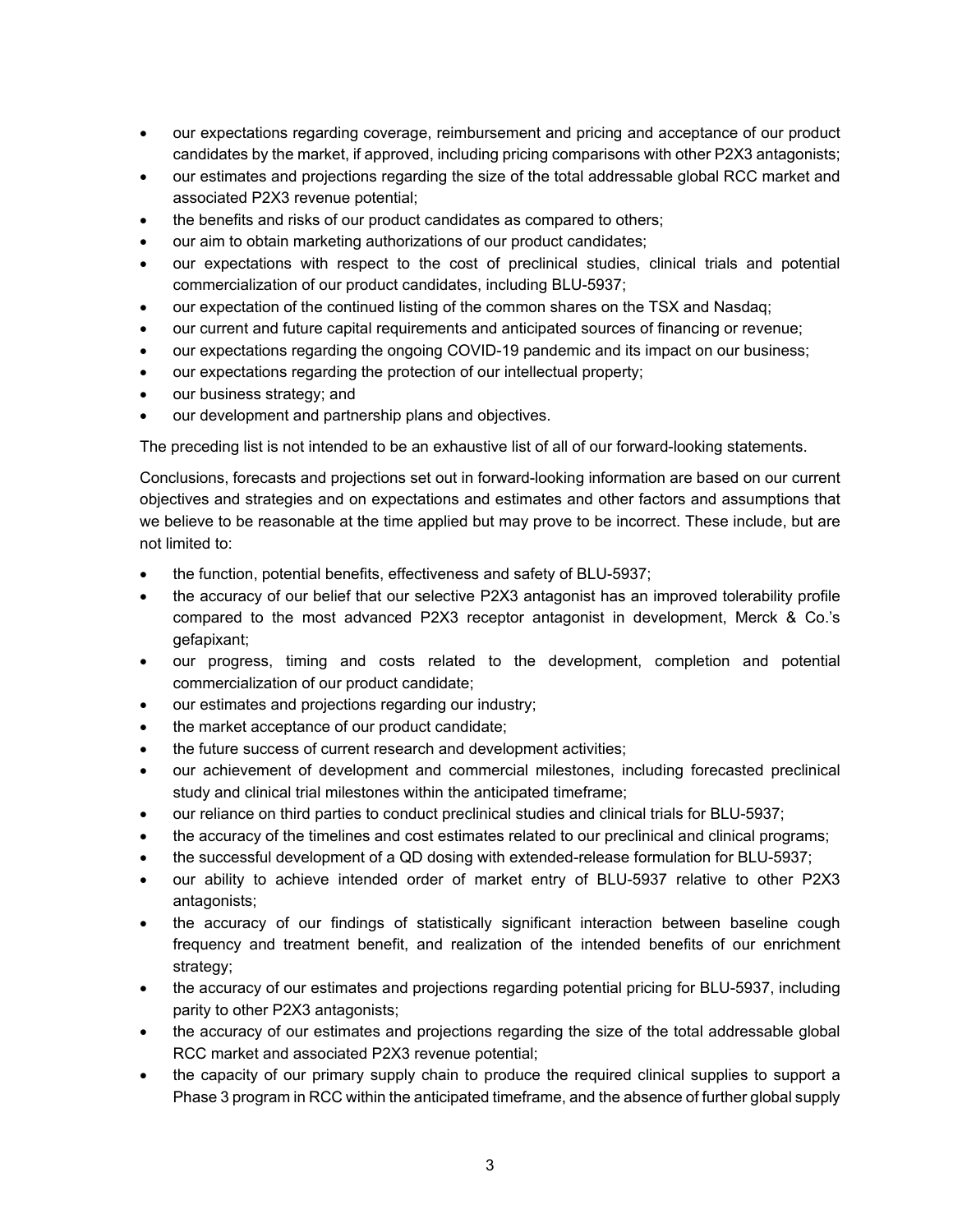chain disruptions with respect to such required clinical supplies, including those that may be caused by the COVID-19 pandemic;

- the absence of interruption or delays in the operations of our suppliers of components or raw materials, contract research organizations or other third parties with whom we engage, whether as a result of disruptions caused by the COVID-19 pandemic or otherwise;
- the accuracy of our expectations regarding labeling indication for BLU-5937 in RCC and the potential to expand the use of P2X3 antagonists to all RCC patients;
- the absence of material deterioration in general business and economic conditions, including the impact on the economy and financial markets of the war in Ukraine, and the COVID-19 pandemic and other health risks;
- the effectiveness of COVID-19 containment efforts, including the roll-out of vaccination programs, the effectiveness of vaccines against variant strains of COVID-19 (including the Omicron and Delta variants) and the gradual recovery of global environment and global economic conditions;
- the impact of COVID-19 on participant enrollment;
- the risks of delays and inability to complete clinical trials due to difficulties enrolling patients, including, but not limited to, as a result of the COVID-19 pandemic;
- the receipt of regulatory and governmental approvals to continue with research and development projects and timing thereof;
- the availability of tax credits and financing for research and development projects, and the availability of financing on favorable terms;
- our expectations regarding our status as a passive foreign investment company;
- the accuracy of our estimates regarding future financing and capital requirements and expenditures;
- the achievement of our forecasted cash burn rate;
- the sufficiency and validity of our intellectual property rights;
- our ability to secure, maintain and protect our intellectual property rights, and to operate without infringing on the proprietary rights of others or having third parties circumvent the rights owned or licensed by us;
- our ability to source and maintain licenses from third-party owners on acceptable terms and conditions;
- the risk of patent-related litigation;
- the absence of significant changes in Canadian dollar-U.S. dollar and other foreign exchange rates or significant variability in interest rates;
- the absence of material changes in market competition and accuracy of our assumptions and projections regarding profile and market dynamic amongst more selective agents;
- our ability to attract and retain skilled staff;
- our ability to maintain ongoing relations with employees and business partners, suppliers and other third parties;
- the accuracy of the market research, third-party industry data and forecasts relied upon by us; and
- the absence of adverse changes in relevant laws or regulations.

There are important factors that could cause our actual results, levels of activity, performance or achievements to differ materially from the results, levels of activity, performance or achievements expressed or implied by the forward-looking statements. See the "Risk Factors" section in our Annual Information Form for the year ended December 31, 2021 as well as our other public filings with the Canadian securities regulatory authorities and the United States Securities and Exchange Commission for further risk factors that might affect us and our business. Please also refer to the "Risks and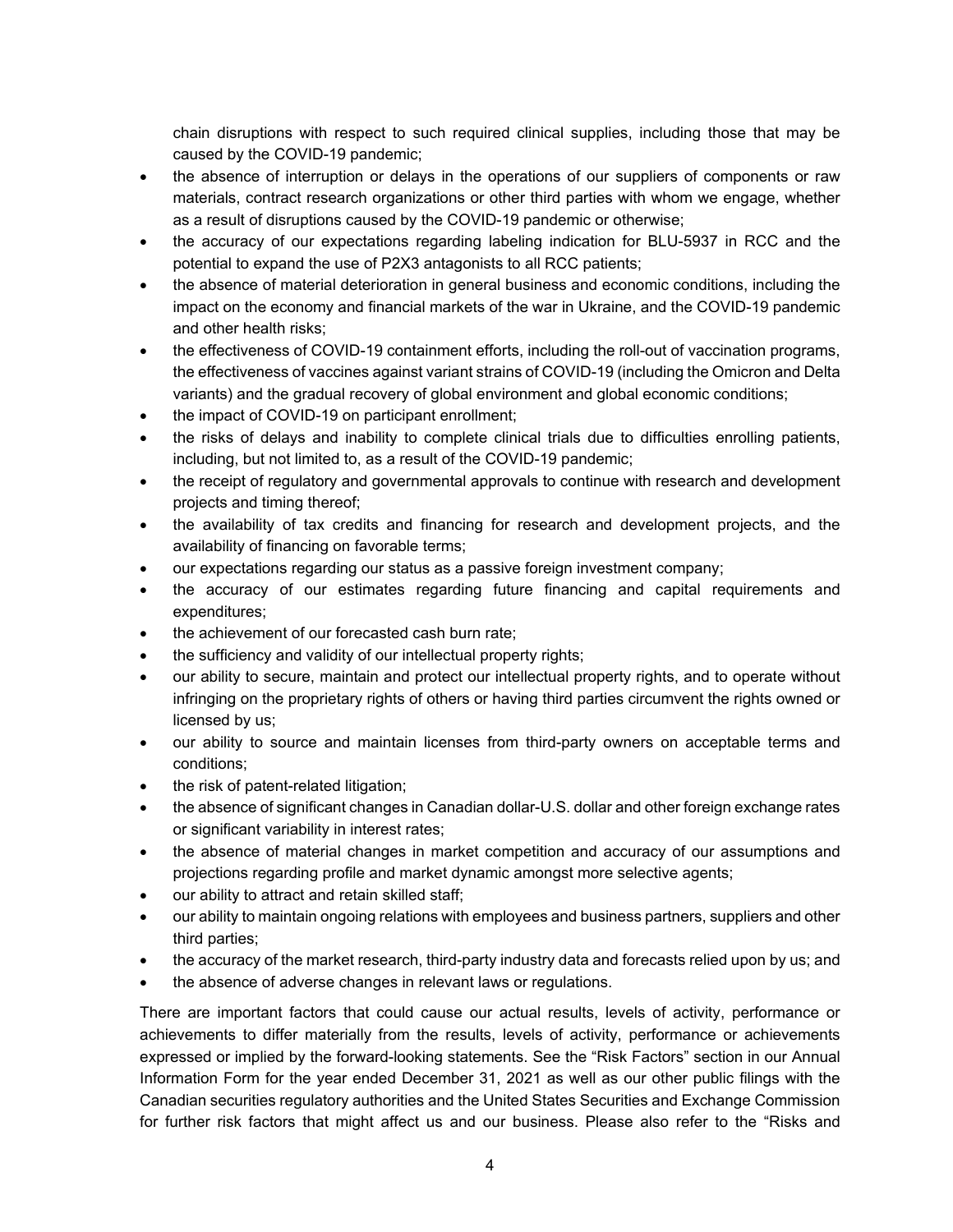Uncertainties" section, which can be found below. Should one or more of the risks, uncertainties or other factors outlined in our Annual Information Form for the year ended December 31, 2021 as well as our other public filings materialize, our objectives, strategies or intentions change, or any of the factors or assumptions underlying the forward-looking information prove incorrect, our actual results and our plans and targets could vary significantly from what we currently foresee. Accordingly, we warn investors to exercise caution when considering statements containing forward-looking information and that it would be unreasonable to rely on such statements as creating legal rights regarding our future results or plans or targets. All of the forward-looking information in this MD&A is qualified by the cautionary statements herein.

In addition, statements that "we believe" and similar statements reflect our beliefs and opinions on the relevant subject. These statements are based upon information available to us as of the date of this MD&A, and while we believe such information forms a reasonable basis for such statements, such information may be limited or incomplete, and our statements should not be read to indicate that we have conducted an exhaustive inquiry into, or review of, all potentially available relevant information. These statements are inherently uncertain and investors are cautioned not to unduly rely upon these statements.

You should not rely upon forward-looking statements as predictions of future events. Although we believe that the expectations reflected in the forward-looking statements are reasonable, we cannot guarantee that future results, levels of activity, performance and events and circumstances reflected in the forward-looking statements will be achieved or will occur. Except as required by law, we undertake no obligation to update publicly any forward-looking statements for any reason after the date of this MD&A, to conform these statements to actual results or to changes in our expectations.

### **CORPORATE PROFILE**

We are a clinical-stage biopharmaceutical company developing novel therapeutics for the treatment of RCC and other cough hypersensitivity indications. Our lead product candidate, BLU-5937, is a highly selective and potentially best-in-class antagonist of the P2X3 receptor, a clinically validated target to treat hypersensitivity. We are currently developing BLU-5937 for the treatment of adults with RCC. We believe RCC represents an area of significant unmet medical need and its treatment represents a potentially large market opportunity. Based on our development work to date, we believe BLU-5937 has the potential to become a differentiated and best-in-class treatment option for patients with RCC. On December 13, 2021, we announced that the 50 mg and 200 mg twice-daily ("BID") doses of BLU-5937 in our Phase 2b SOOTHE trial for the treatment of RCC achieved statistical significance on the primary endpoint with 34% placebo-adjusted reductions in 24-hour cough frequency observed (p ≤ 0.005). An End-of-Phase 2 meeting with the FDA is scheduled for June of 2022. We will also obtain scientific advice from the EMA and the MHRA. We plan to initiate our Phase 3 program in the second half of 2022.

Our shares trade on the Nasdaq Global Market ("Nasdaq") and on the Toronto Stock Exchange ("TSX") both under the symbol "BLU".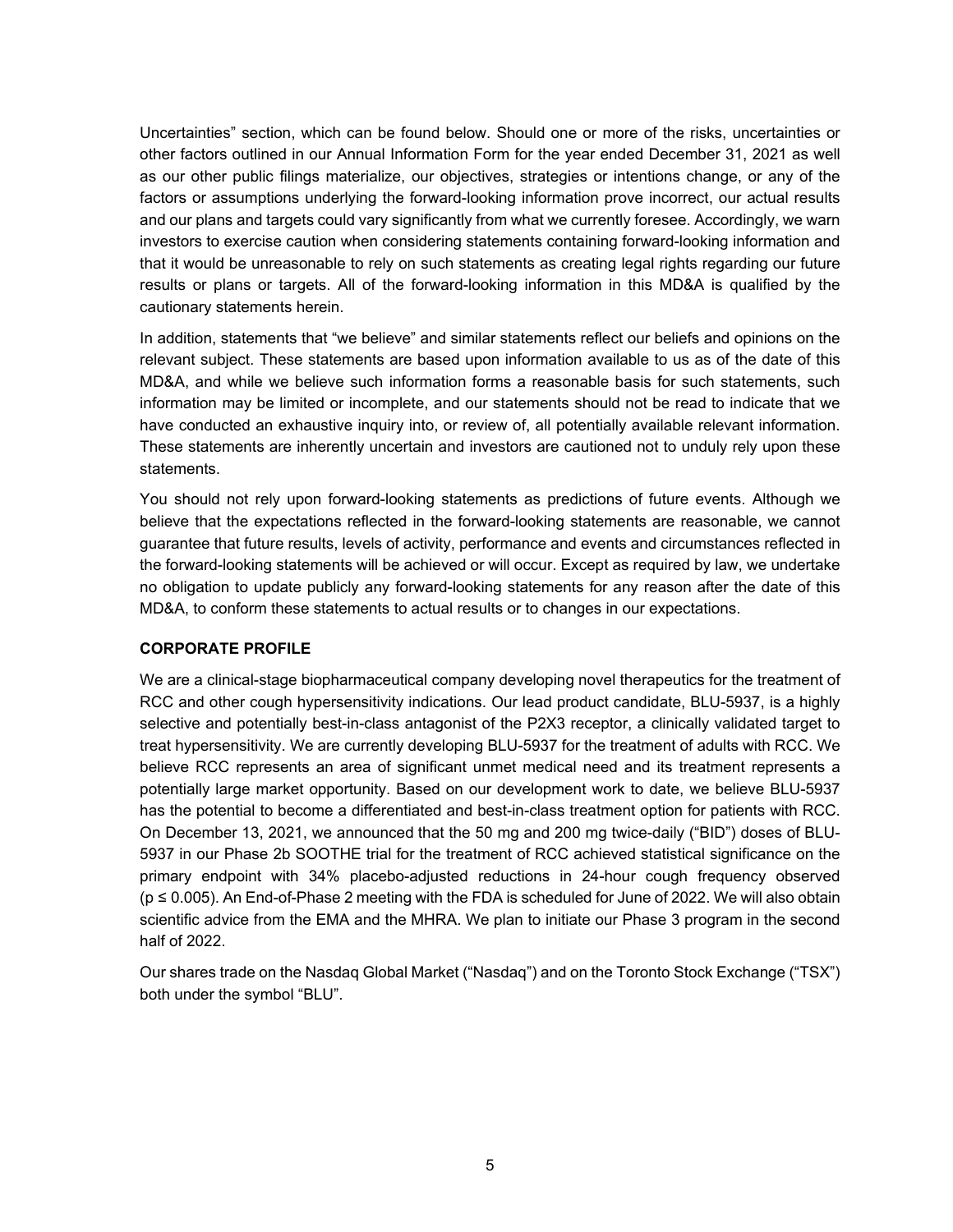### **BUSINESS OVERVIEW**

### Key Updates

## **Following positive topline results from our Phase 2b SOOTHE clinical trial of BLU-5937 in patients with RCC, an End-of-Phase 2 meeting with the FDA is scheduled for June of 2022.**

- In December 2021, we announced that the 50 mg and 200 mg BID doses of BLU-5937 in our SOOTHE trial for the treatment of RCC achieved statistical significance on the primary endpoint with 34% placebo-adjusted reduction in 24-hour cough frequency observed ( $p \le 0.005$ ) at day 28. BLU-5937 was generally well-tolerated, with a low rate of class-related taste side effects reported by 6.5% of participants at all doses and similar rates of treatment emergent adverse events ("TEAEs") reported for placebo and BLU-5937. A dose dependent reduction in cough frequency was observed between the 12.5 mg and 50 mg BID doses. The positive SOOTHE results position BLU-5937 as a potential best-in-class product candidate in the P2X3 class based on activity and tolerability data observed to date.
- During the End-of-Phase 2 meeting with the FDA scheduled for June of 2022, we intend to discuss our planned Phase 3 program, which we expect to initiate in the second half of 2022. We will also obtain scientific advice from the EMA and the MHRA.

### **Presenting at the upcoming ATS 2022 International Conference.**

- Three late-breaking abstracts on clinical data from the Phase 2b SOOTHE trial have been accepted for presentation at the upcoming American Thoracic Society ("ATS") 2022 International Conference (May 13-18, 2022):
	- "Safety And Efficacy of BLU-5937 In the Treatment of Refractory Chronic Cough from the Phase 2b SOOTHE Trial";
	- "Responders Analyses in Objective 24H Cough Frequency in SOOTHE, a Phase 2b Trial of a Selective P2X3 Antagonist in Refractory Chronic Cough";
	- "Improvements in Cough Severity and Quality of Life in SOOTHE, a Phase 2b, Dose Finding Trial of BLU-5937 in Refractory Chronic Cough".

### **Completed a \$224 million offering in December 2021.**

• In December 2021, we completed an offering of our common shares resulting in gross proceeds, including from the underwriters' partial exercise of their over-allotment option, of \$224 million, and net proceeds of \$209.7 million.

### **Pursuing development of our P2X3 pipeline.**

- We believe the success of our Phase 2b SOOTHE clinical trial further validates the role of P2X3 in cough hypersensitivity. We are evaluating potential opportunities to study BLU-5937 in additional cough indications where cough hypersensitivity plays an important role.
- We expect to initiate a Phase 1 clinical trial investigating a QD dosing, extended-release formulation of BLU-5937 in the second half of 2022.

### **Ended the first quarter of 2022 with cash, cash equivalents and short-term investments totaling \$234.0 million.**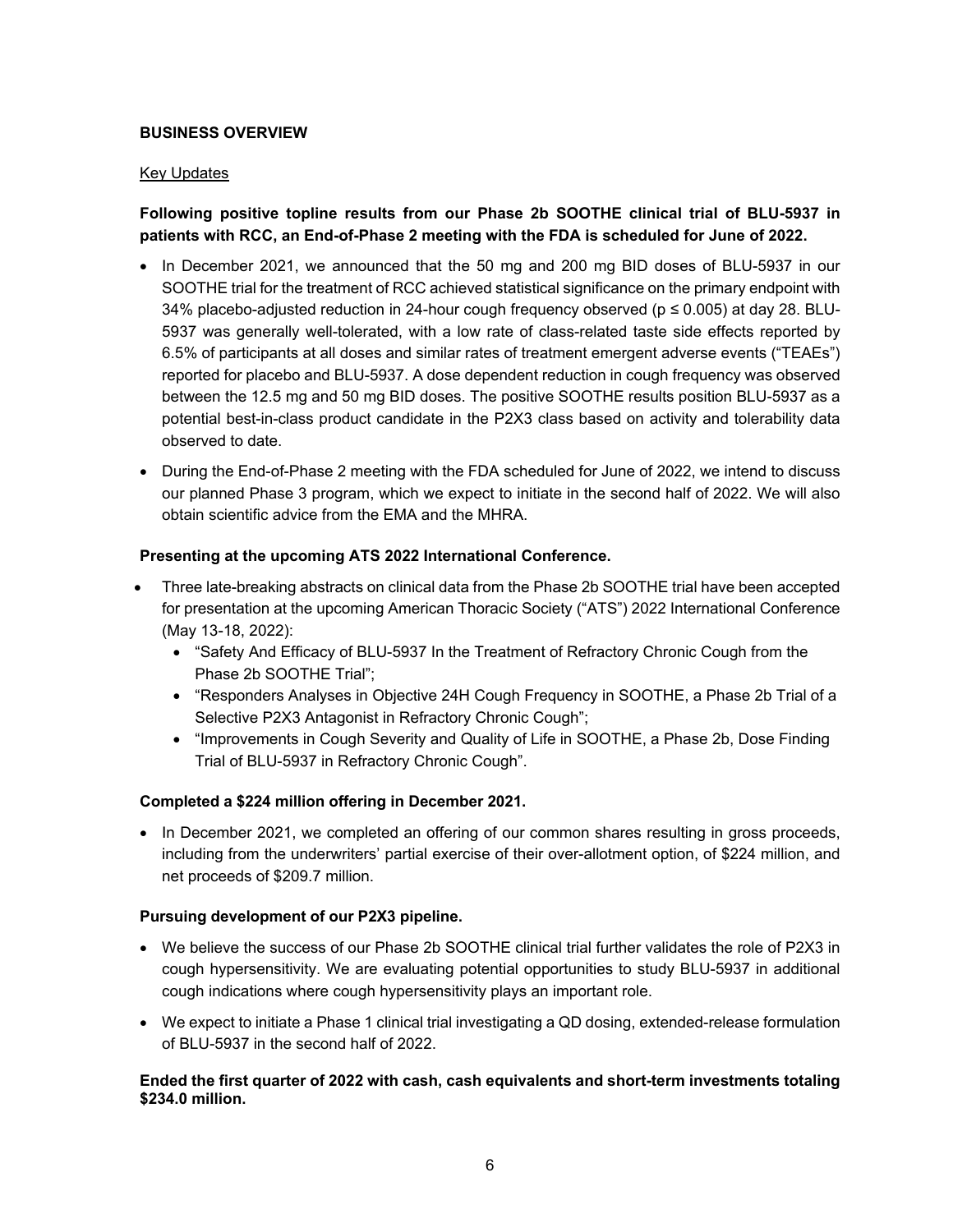### **BUSINESS SECTION**

### **Our Pipeline**

We are developing BLU-5937 BID, a potent, highly selective, small molecule antagonist of the P2X3 receptor, as an oral therapy to potentially reduce cough frequency in RCC patients.

RCC is a prevalent condition with a high unmet medical need and a significant market opportunity. We are also developing a QD formulation of our lead asset, BLU-5937.

| <b>PROGRAM</b>                                   |             |         | DEVELOPMENT |         |                            | <b>STATUS</b>                                                              |
|--------------------------------------------------|-------------|---------|-------------|---------|----------------------------|----------------------------------------------------------------------------|
| Indication<br>/ Project                          | Preclinical | Phase 1 | Phase 2     | Phase 3 | Worldwide<br><b>Rights</b> | <b>Next Anticipated Step</b>                                               |
| <b>BLU-5937</b>                                  |             |         |             |         |                            |                                                                            |
| Refractory<br>Chronic Cough<br>(BID Formulation) |             |         |             |         | <b>OC</b> Bellus           | June 2022: FDA End of Phase 2 Meeting<br>2H 2022: Start of Phase 3 Program |
| Refractory<br>Chronic Cough<br>(QD Formulation)  |             |         |             |         | <b>Bellus</b>              | 2H 2022: Phase 1 Trial Initiation                                          |

The SOOTHE trial was initiated at the end of 2020, with the first participant dosed in December 2020. In December 2021, we announced that the 50 mg and 200 mg BID doses of BLU-5937 in our SOOTHE trial for the treatment of RCC achieved statistical significance on the primary endpoint with 34% placebo-adjusted reduction in 24-hour cough frequency observed (p ≤ 0.005) at day 28. BLU-5937 was generally well-tolerated, with low rates of taste-related adverse events reported (≤6.5%) at all doses and TEAEs profile comparable to placebo. A dose dependent reduction in cough frequency was observed between the 12.5 mg and 50 mg BID doses. An End-of-Phase 2 meeting with the FDA is scheduled for June of 2022 to discuss our planned Phase 3 program and we will also obtain scientific advice from the EMA and the MHRA. We expect to initiate the Phase 3 program in the second half of 2022.

In September 2021, we announced the completion of participant enrollment and positive findings from a preplanned administrative interim analysis of the trial in which the predefined stringent probability threshold for clinical efficacy was met for at least one and up to all three doses of BLU-5937 tested. Additionally, we announced that limited taste-related adverse events were observed, consistent with previous BLU-5937 trials, and no serious adverse events were reported.

In July 2020, we announced topline results from our Phase 2 RELIEF clinical trial of BLU-5937 that demonstrated proof-of-concept in RCC patients, and also announced our intention to move forward with BLU-5937 in a Phase 2b trial. In September 2020, we announced the design and details of the SOOTHE Phase 2b trial in RCC patients.

We are also developing a BLU-5937 extended-release formulation for QD dosing. We expect to initiate a Phase 1 clinical trial investigating a QD dosing with the extended-release formulation in the second half of 2022.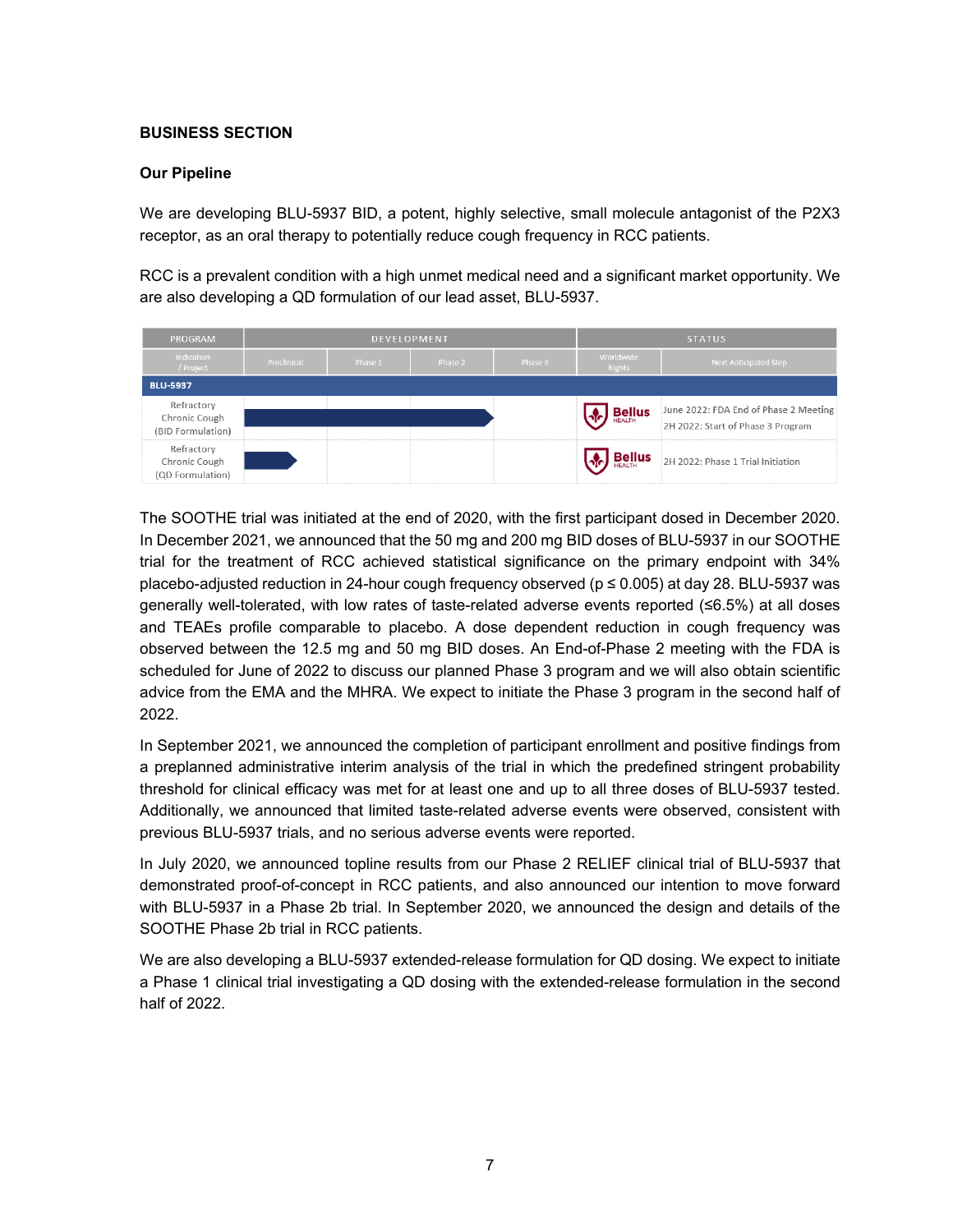RCC, our lead indication for BLU-5937, is a cough lasting more than eight weeks that persists despite treatment of any contributing underlying conditions, and may have a significant adverse impact on patients' quality of life. It is estimated that approximately 26 million adults in the United States suffer from chronic cough of which approximately nine million patients are identified as having RCC. It is also estimated that approximately nine million patients suffer from RCC in EU-5. RCC is also highly prevalent in Asia. Many patients report that their condition has a marked effect on their quality of life including sleep disruption, tiredness, incontinence, and disruption of social interactions. Currently, there is no therapy approved specifically for the treatment of RCC. Available treatment options are limited and may have inadequate benefit and/or significant safety and tolerability issues. We believe that BLU-5937, if approved, may be adopted by physicians as an oral cough therapy in patients for whom cough hypersensitivity is the primary etiology.

### *Phase 2b SOOTHE Clinical Trial*

On December 8, 2020, we announced that the first participant had been dosed in the Phase 2b SOOTHE trial of BLU-5937. On December 13, 2021, we announced the positive topline data from the SOOTHE trial. The primary efficacy endpoint was statistically significant with a 34% placebo-adjusted reduction in 24-hour cough frequency observed at 50 mg and 200 mg BID doses. An End-of-Phase 2 meeting with the FDA is scheduled for June of 2022 to discuss our planned Phase 3 program and we will also obtain scientific advice from the EMA and the MHRA. We expect to initiate the Phase 3 program in the second half of 2022.

### Efficacy Results:

The SOOTHE trial, which enrolled 249 participants with a baseline awake cough frequency of ≥ 25 per hour, demonstrated a clinically meaningful and statistically significant placebo-adjusted reduction in 24 hour cough frequency of 34% at the 50 mg and 200 mg BID dose levels of BLU-5937 (p ≤ 0.005) at day 28. The 12.5 mg BID dose demonstrated a statistical trend with 21% reduction in placebo-adjusted 24-hour cough frequency ( $p = 0.098$ ) with a dose response observed between the 12.5 mg and 50 mg BID doses.

| Dose        | Placebo-adjusted change in<br>24-hour cough frequency at<br>day 28 | p-value   |
|-------------|--------------------------------------------------------------------|-----------|
| 12.5 mg BID | $-21.1%$                                                           | p=0.098   |
| 50 mg BID   | $-34.4%$                                                           | $p=0.003$ |
| 200 mg BID  | $-34.2%$                                                           | $p=0.005$ |

### SOOTHE Primary Efficacy Endpoint

The change from baseline in 24-hour cough frequency was 53% at day 28 with 50 mg and 200 mg BID doses.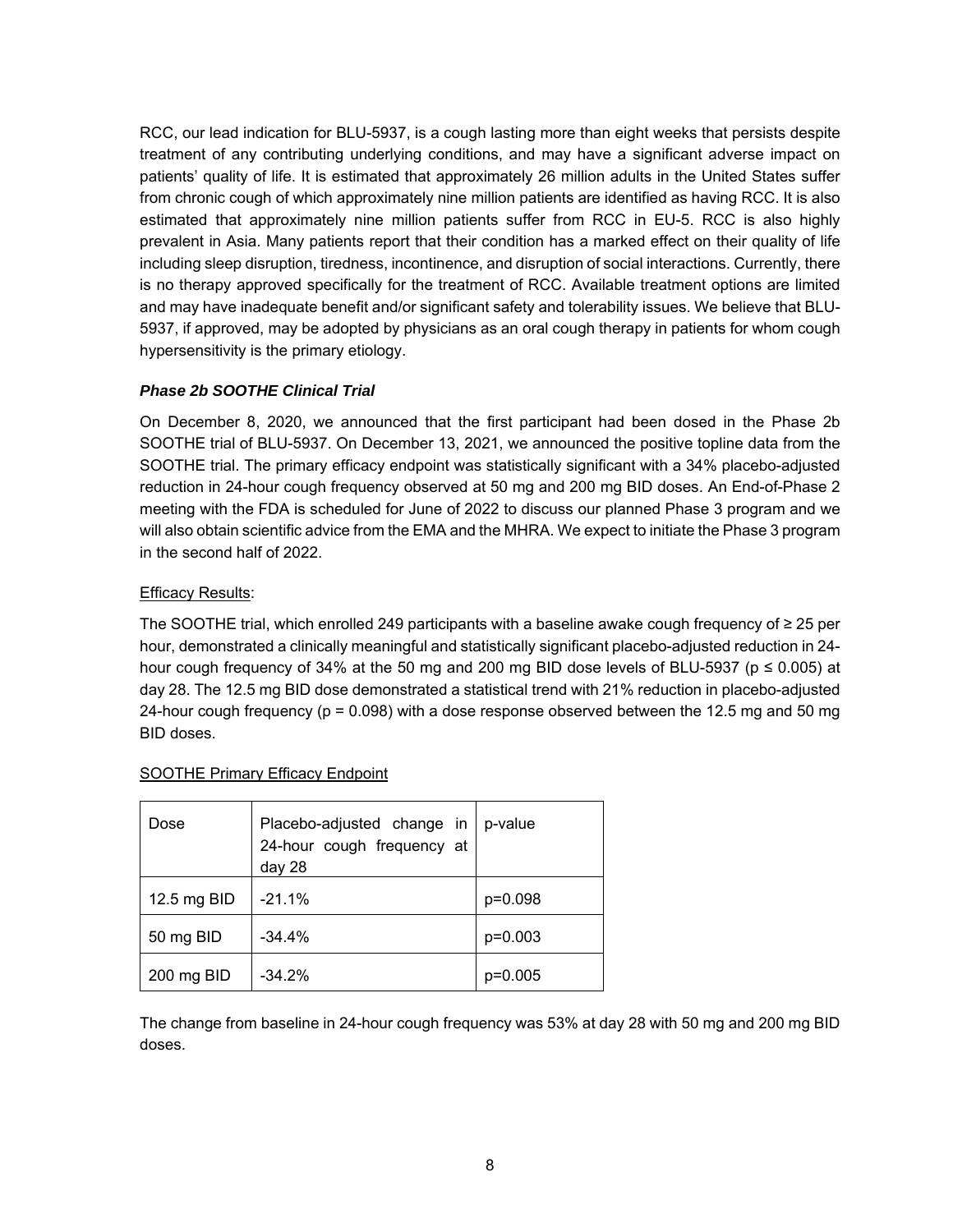

Patient Reported Outcomes ("PROs") constituted secondary endpoints and included Cough Severity Visual Analog Scale ("CS-VAS") and Leicester Cough Severity Questionnaire ("LCQ"). Even though SOOTHE was not powered to demonstrate statistical significance on the PROs, a clinically meaningful and statistically significant benefit of BLU-5937 was observed at multiple timepoints in the PROs.

SOOTHE Secondary Endpoints: Change from baseline in key patient-reported outcomes

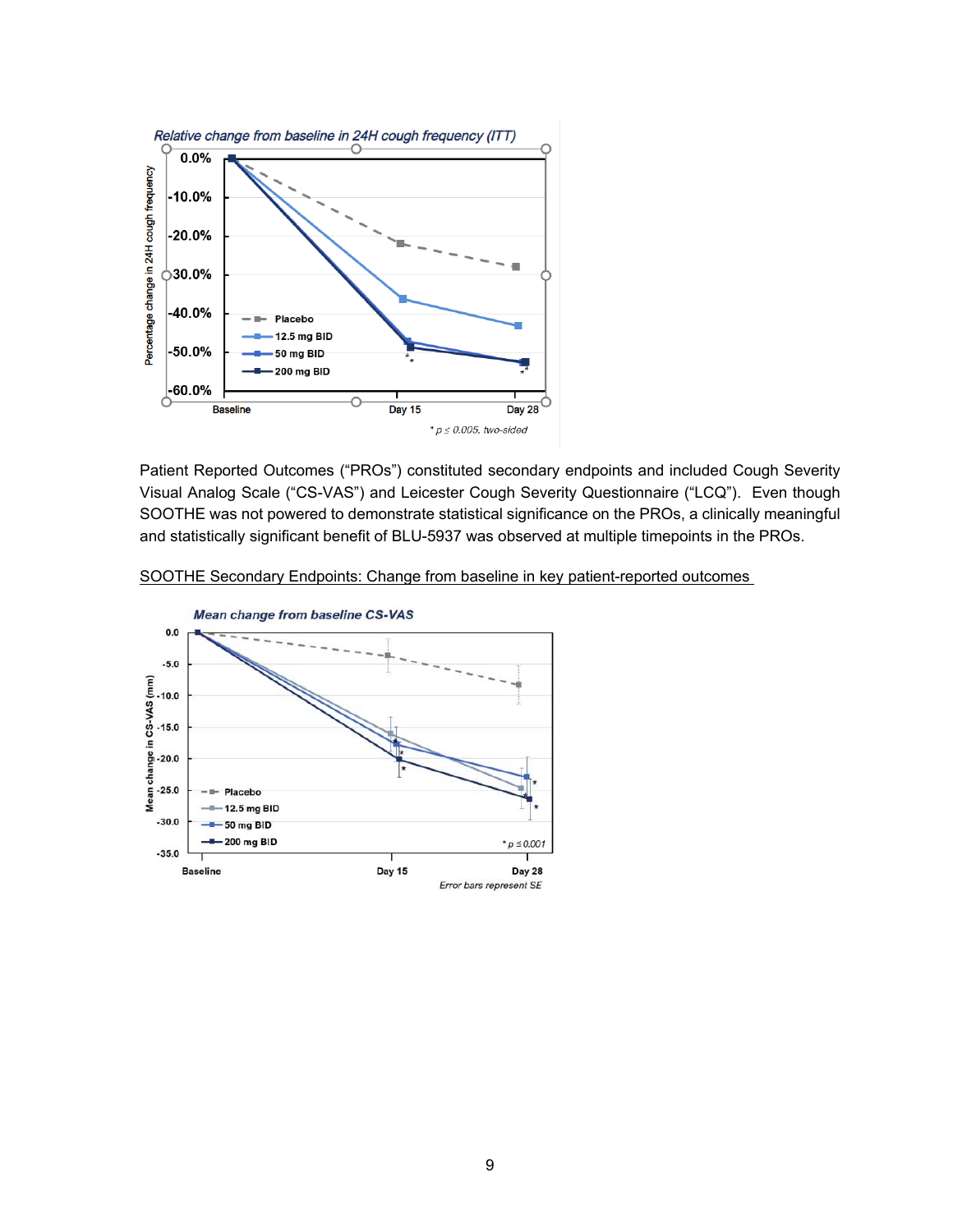

#### **Safety and Tolerability Results:**

BLU-5937's safety and tolerability data were consistent with previous trials, including the Phase 2a RELIEF trial. BLU-5937 was well-tolerated with low impact on taste perception. Taste-related side effects were infrequent at all dose levels with taste alteration observed in 4.8%, 6.5% and 4.8% of participants at 12.5 mg BID, 50 mg BID and 200 mg BID doses, respectively. No participant reported complete or partial taste loss and there were no discontinuations due to taste-related adverse events.

The incidence of TEAEs was comparable to placebo. There were no treatment emergent serious adverse events reported in the trial.

|                                                         | Placebo (BID) | <b>BLU-5937 (BID)</b>         |                     |                    |  |  |
|---------------------------------------------------------|---------------|-------------------------------|---------------------|--------------------|--|--|
|                                                         | $(n=63)$      | $12.5 \text{ mg}$<br>$(n=62)$ | $50$ mg<br>$(n=62)$ | 200 mg<br>$(n=62)$ |  |  |
| Subjects with $\geq$ 1 TEAE                             | 22 (34.9%)    | 23 (37.1%)                    | 13 (21.0%)          | 19 (30.6%)         |  |  |
| Subjects with ≥1 TESAE                                  | 0             | 0                             | 0                   | 0                  |  |  |
| Subjects with TEAE leading to<br>discontinuation, n (%) | 1(1.6%)       | 0                             | 0                   | 2(3.2%)            |  |  |
| Most Common TEAEs (≥5% at any dose)                     |               |                               |                     |                    |  |  |
| Nausea                                                  | 0             | $\mathbf 0$                   | $5(8.1\%)$          | $2(3.2\%)$         |  |  |
| Dysgeusia (taste alteration)                            | 0             | 3(4.8%)                       | 4 (6.5%)            | 3(4.8%)            |  |  |
| UTI                                                     | $\mathbf{0}$  | 3(4.8%)                       | 0                   | 0                  |  |  |
| Taste Disturbance Adverse Events (any incidence)        |               |                               |                     |                    |  |  |
| Dysgeusia (taste alteration)                            | 0             | 3(4.8%)                       | 4(6.5%)             | 3(4.8%)            |  |  |
| Hypogeusia (partial taste loss)                         | 0             | 0                             | 0                   | 0                  |  |  |
| Ageusia (complete taste loss)                           | $\Omega$      | $\Omega$                      | 0                   | 0                  |  |  |

#### Treatment Emergent Adverse Events\* \*\*

\* No TEAE reported with an incidence ≥5% in the exploratory population

\*\* TESAE as deemed by investigator. Placebo: worsening of cough; BLU-5937 200 mg BID: worsening of cough, dry mouth. A case of hyperbilirubinemia was reported during the placebo run‐in period, prior to randomization of subject to BLU‐5937 200 mg BID and resolved after discontinuation of study drug. As it was reported prior to treatment initiation, it was not considered treatment‐emergent.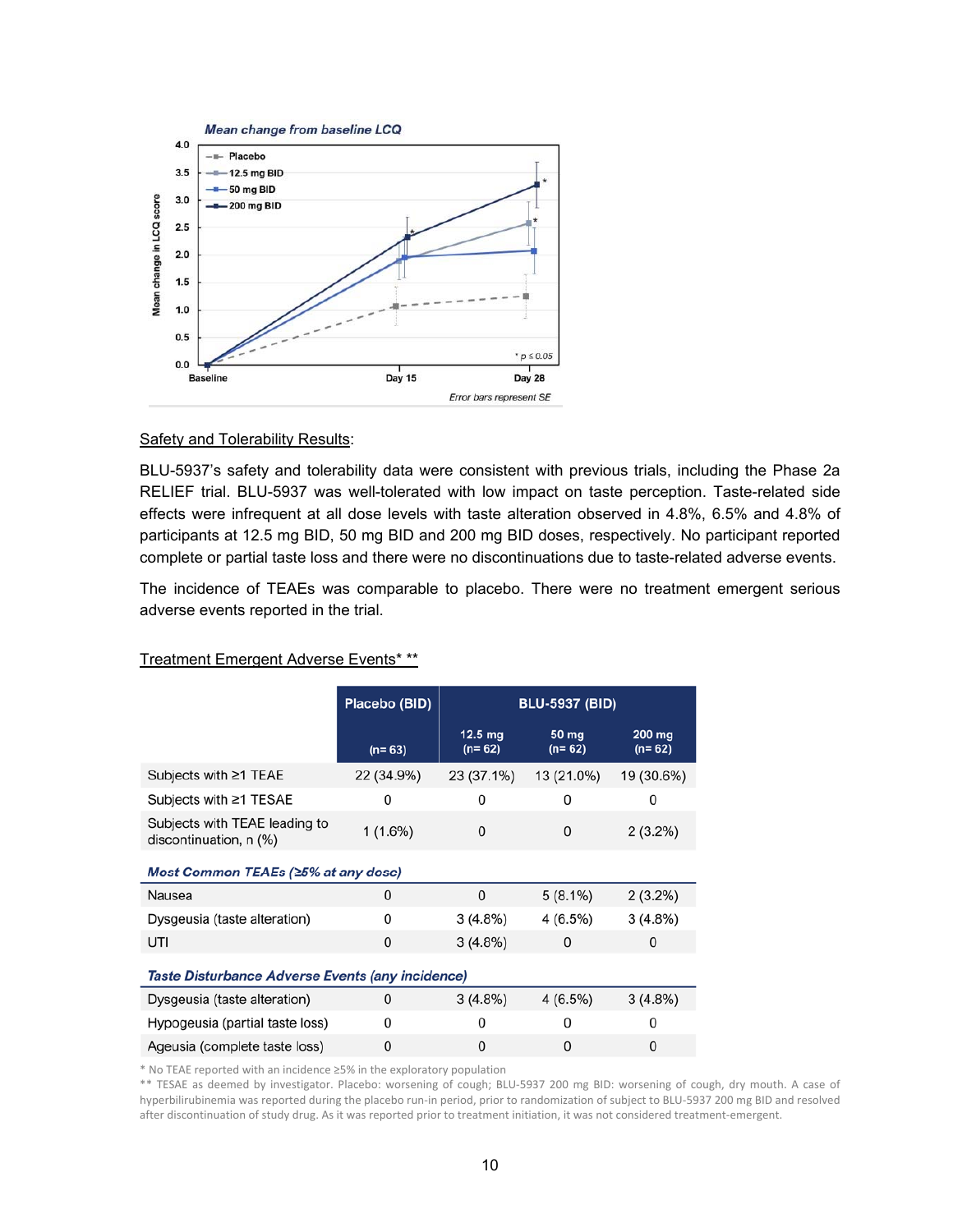### SOOTHE Trial Design:

The SOOTHE trial was a multicenter, randomized, double-blind, four-week, parallel-arm, placebocontrolled Phase 2b trial evaluating the efficacy and safety of three doses of BLU-5937 (12.5 mg, 50 mg and 200 mg BID) in 310 participants with RCC. Two hundred and forty-nine (249) participants with a baseline awake cough frequency of ≥25 coughs per hour ("coughs/h") were randomized across four arms (1:1:1:1) evaluating the three active doses and placebo in the main trial. Treatment arms were stratified to balance the number of participants per treatment group with baseline awake cough frequency ≥45 coughs/h across trial arms. The primary efficacy endpoint was the change in the 24 hour cough frequency from baseline to day 28 collected with a cough recorder. An exploratory group of an additional 61 participants with a baseline awake cough frequency of ≥10 and <25 coughs/h were randomized across two arms (1:1) evaluating one active dose (200 mg BID) and placebo to further investigate the effect of BLU-5937 in patients with lower cough frequency.

A pre-specified, blinded Sample Size Re-Estimation ("SSRE") analysis was performed in the trial's main population (participants with ≥25 coughs/h at baseline). The SSRE analysis was based on the evaluation of the blinded pooled standard deviation for the primary endpoint after approximately 33% of the targeted number of participants were evaluable for the primary endpoint of the trial. Based on the blinded SSRE results, no change was required to the SOOTHE trial size.

On September 13, 2021, we announced positive findings from a preplanned administrative interim analysis of the ongoing Phase 2b SOOTHE trial of BLU-5937 in patients with RCC. Specifically, an independent statistical team reported that the predefined stringent probability threshold for clinical efficacy was met for at least one and up to all three doses of BLU-5937 tested. In addition, the analysis reported that limited taste-related adverse events were observed, consistent with previous trials of BLU-5937, and no serious adverse events were reported. The positive findings from interim analysis of the Phase 2b SOOTHE trial enabled us to accelerate the planning for our Phase 3 program while awaiting the Phase 2b SOOTHE trial final results.

This administrative interim analysis was conducted once approximately 50% of the total planned participants in the main trial completed their 28-day treatment period. Doses were evaluated using predefined efficacy and probability thresholds, with the goal of narrowing down the optimal dose range to confidently prepare for the initiation of the Phase 3 program. The interim analysis was performed for administrative purposes and had no impact on the design or conduct of the SOOTHE trial.

Phase 2b SOOTHE clinical trial enrolled participants in 116 sites of which approximately 50% were in the United States.

On September 23, 2021, we announced that we had completed participant enrollment in the Phase 2b SOOTHE clinical trial of BLU-5937 in RCC.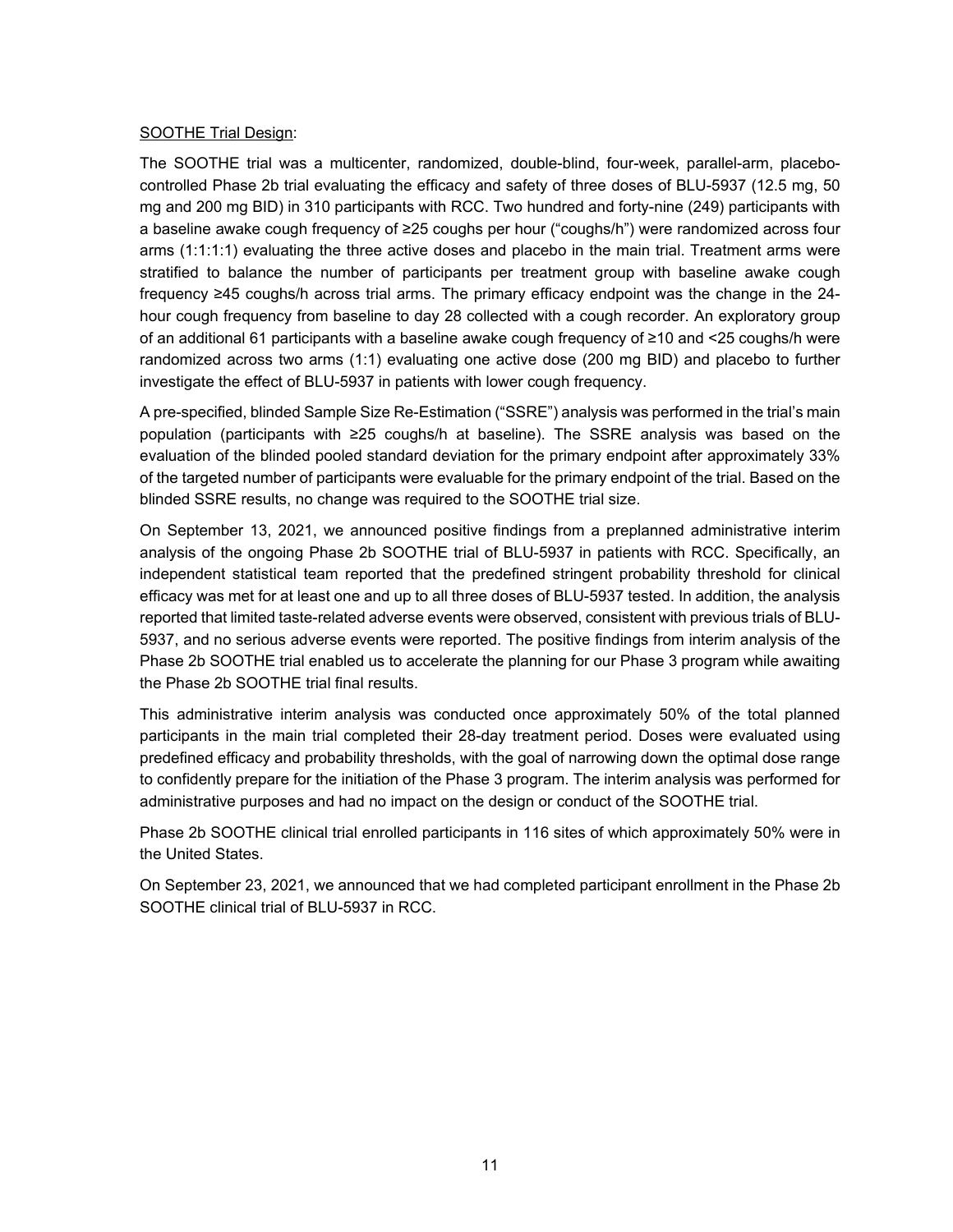### *Phase 2a RELIEF Clinical Trial*

In July 2020, we announced topline results from our Phase 2a RELIEF clinical trial of BLU-5937 that demonstrated proof-of-concept in RCC patients. Numerical differences in favor of BLU-5937 were observed in the primary endpoint of reduction in cough frequency. The RELIEF trial did not achieve statistical significance for the primary endpoint of reduction in placebo-adjusted awake cough frequency at any dose tested in the intent to treat population; however, clinically meaningful and statistically significant reductions in cough frequency were observed in two pre-specified sub-group analyses including participants with baseline awake cough frequency of ≥20 coughs per hour (80% of trial participants) and ≥32 coughs per hour (50% of trial participants), linking higher baseline cough frequency with improved treatment benefit. In the RELIEF trial, BLU-5937 was well-tolerated and showed an adverse event profile comparable to placebo. The taste disturbance adverse events were limited to 10% or less, confirming the hypothesis that BLU-5937 had a favorable adverse event profile compared to the first generation P2X3 antagonist. Additionally, no complete loss of taste was observed at any dose, no severe taste adverse event was reported and no dropouts due to taste disturbance occurred.

### **Development of a QD Formulation**

We have initiated activities in preparation for the development of a QD formulation for BLU-5937 using an extended-release tablet formulation. We are developing a QD formulation because BLU-5937 has exhibited favorable physico-chemical and pharmacokinetic characteristics, including high solubility and permeability, good absorption in the small and large intestine, linear pharmacokinetic profile, no interaction with food and a low predicted therapeutic dose. A physiological based pharmacokinetic modeling and simulation study has been completed and we have initiated the development of BLU-5937 QD formulation prototypes. We expect to initiate a Phase 1 clinical trial investigating a QD, extended-release formulation of BLU-5937 in the second half of 2022.

### **Competitive Landscape**

In addition to BELLUS Health, other companies are developing P2X3 antagonist product candidates for the treatment of RCC, including Merck & Co. ("Merck") and Shionogi & Co., Ltd ("Shionogi"). The positive Phase 2b SOOTHE results potentially position BLU-5937 as a best-in-class product candidate in the P2X3 class in terms of activity and tolerability ratio if confirmed in Phase 3 development and approved. Additionally, the greater selectivity for P2X3 over P2X2/3 of our product candidate, BLU-5937, may potentially contribute to supporting a favorable clinical and commercial profile, if approved.

In February 2022, Evotec SE ("Evotec") announced that its partner, Bayer, had decided to discontinue the development of its P2X3 antagonist program, citing that the overall benefit no longer outweighs the risk in the actively pursued indications. Bayer returned the rights of the entire program to Evotec. Evotec also announced that it plans to evaluate the data and all options.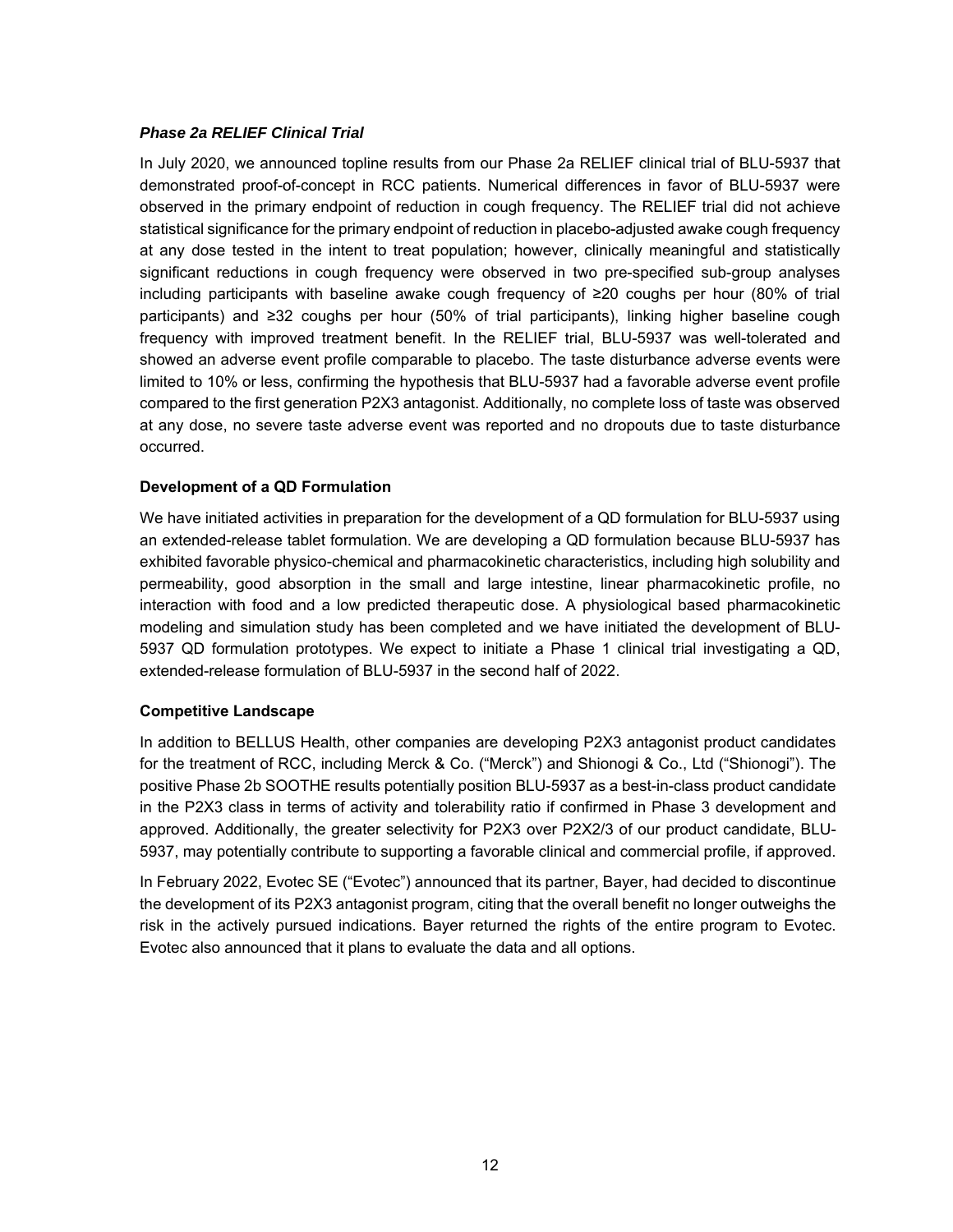The table below shows the selectivity, stage of development and dosing regimen of the different P2X3 product candidates currently in the clinic:

| 1 <sup>ST</sup> IN CLASS P2X3<br>ANTAGONIST |                |                             |                                             |
|---------------------------------------------|----------------|-----------------------------|---------------------------------------------|
| BAYER evotec<br>Company<br><b>SHIONOGI</b>  |                |                             |                                             |
| Gefapixant                                  | Eliapixant     | Sivopixant                  | <b>BLU-5937</b>                             |
| Approved in Japan                           | Phase 2b       | Phase 2b                    | Phase 2b                                    |
| Resubmission in U.S.*;<br>EU decision       | Discontinued** | Phase 3 Planning            | Phase 3 in 2H 2022                          |
| <b>BID</b>                                  | <b>BID</b>     |                             | QD in development                           |
| $3 - 7x^2$                                  |                | $\sim$ 250 $v$ <sup>4</sup> |                                             |
|                                             |                |                             | 2 <sup>ND</sup> GENERATION P2X3 ANTAGONISTS |

Merck's NDA for gefapixant received a CRL by U.S. FDA in February 2022

\*\* Bayer discontinued eliapixant program and returned rights to Evotec in February 2022

1. Limited head to head studies have been conducted; data presented is derived from company specific disclosures.

2. Ford et al. (2013) FASEB J. 27: 887.5‐887.5.

3. Davenport et al. (2021) Sci Rep 6;11(1):19877.

4. Kai et al. 2020 Abstract presented at: ACS Fall 2020 Virtual & Meeting Exposition; August 17‐20, 2020.

Merck announced in March of 2020 that the 45 mg BID dose MK-7264 (gefapixant) had reached statistical significance on the primary efficacy endpoint in both the COUGH-1 and COUGH-2 Phase 3 trials and that the 15 mg BID dose had not achieved statistical significance in either trial. Pursuant to this announcement, in September 2020 at the European Respiratory Society ("ERS") International conference, Merck presented these results in further detail. The 45 mg BID dose of gefapixant achieved a statistically significant result on its primary endpoint of placebo-adjusted reduction in 24 hour cough frequency (18% in the 12-week COUGH-1 trial and 16% in the 24-week COUGH-2 trial) but showed significant rates of taste disturbance adverse events (58% and 69% in the COUGH-1 trial and COUGH-2 trial, respectively). In March 2021, Merck announced that the FDA had accepted their gefapixant New Drug Application ("NDA") for review. In January 2022, Merck announced that the Japan Ministry of Health, Labor and Welfare granted marketing authorization for gefapixant 45 mg tablets for the treatment of adults with RCC. Additionally, Merck reported that the FDA issued a Complete Response Letter ("CRL") on which included the need for additional analyses associated with 'measurement of efficacy' and that the company planned to meet with the agency to discuss next steps. Merck further clarified in February 2022 that the CRL was not related to the safety of gefapixant, but to an algorithm and underlying methodology used by the audio recording device to assess efficacy. Outside of Japan, gefapixant remains an investigational treatment under review by Health Authorities, such as the EMA.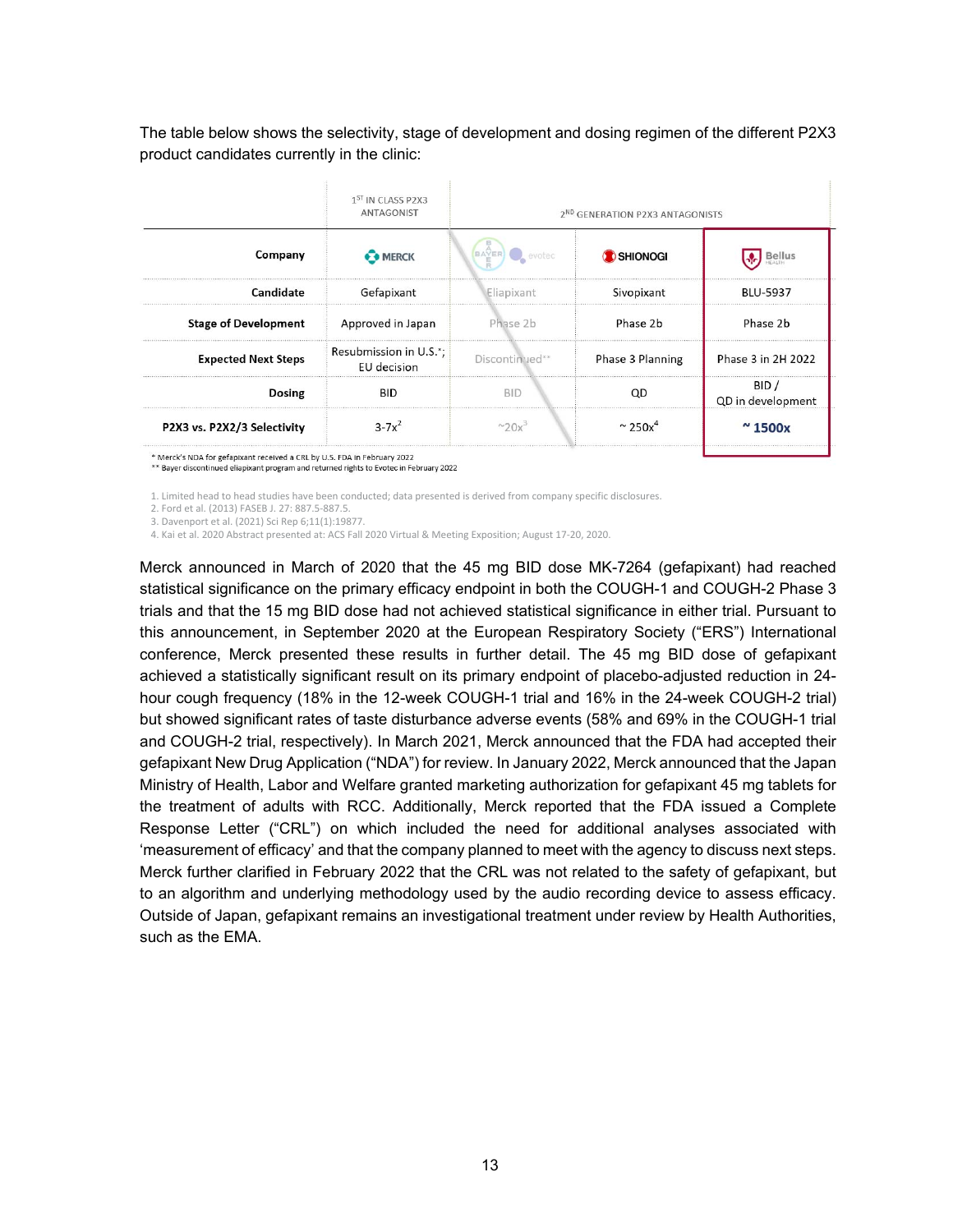At the American Thoracic Society International Conference held in August 2020, Bayer announced top-line results from its Phase 2a trial evaluating BAY 1817080 (eliapixant), which demonstrated that higher doses of Bayer's P2X3 antagonist significantly reduced 24-hour cough counts in patients with RCC (ranging from 15% to 25% cough reduction compared to placebo) and cough severity. Taste disturbance adverse events were dose-dependent and reported by 5% to 21% of participants receiving eliapixant. In October 2020, Bayer initiated a Phase 2b trial evaluating three doses of a new formulation of eliapixant in 310 RCC participants. Bayer disclosed on August 3, 2021 that the trial had met its primary endpoint. In August 2021 at the ERS Annual Congress, Bayer presented the efficacy observed in the per-protocol population and the tolerability observed in the safety population. The placeboadjusted relative changes in 24-hour cough frequency were -12%, -27% and -18% with a 24-hour cough frequency at baseline of 30.3, 31.7 and 21.5 coughs/h for 25 mg, 75 mg and 150 mg BID doses, respectively. Taste disturbances reported for the 25 mg, 75 mg and 150 mg BID doses and placebo groups in the safety analysis population were respectively 4%, 13%, 24% and 4%. Adverse event related discontinuations were 8%. The communication reported that one drug-related serious adverse event was observed in the 150 mg arm during the trial but did not disclose its nature. Bayer also announced that Phase 3 development was warranted. On February  $4<sup>th</sup>$ , 2022, Evotec, Bayer's partner, announced that it had been informed by Bayer about a decision to discontinue the development of eliapixant. Following a review of the available data, Bayer concluded that the overall benefit no longer outweighs the risk in the actively pursued indications. As a consequence of Bayer's decision, Evotec announced that it has regained the rights to all P2X3 assets. The company indicated that it would evaluate the underlying data as soon as they are made available and would assess all options.

Shionogi announced top-line results from its Phase 2a trial of S-600918 (sivopixant) in patients with RCC at the ERS International Congress in October 2019, which included a placebo-adjusted reduction in 24-hour cough frequency of 32% (p=0.055) and a rate of 6.5% of taste disturbance adverse events. The mean cough per hour frequency at baseline was 56. At the 2020 ERS International Congress, Shionogi reported that they observed an interaction between baseline cough frequency and treatment effect in its Phase 2a trial; this prompted the utilization of a minimal cough frequency threshold as an inclusion criterion in the Phase 2b trial of sivopixant. On September 29, 2021, Shionogi announced that the primary endpoint of placebo adjusted change in 24-hour cough frequency in its Phase 2b trial of sivopixant was not met at any dose in the full analysis set (+13%, -2% and -12% for 50 mg, 150 mg and 300 mg QD, respectively). Post hoc analysis of patients with a 24-hour cough frequency ≥ 10 or more coughs/h at baseline demonstrated 23% reduction in placebo-adjusted cough frequency for 300 mg QD. Taste related adverse events reported for the 50 mg, 150 mg, 300 mg and placebo groups in the safety analysis population were 2%, 14% and 33% and 2.9%, respectively. Shionogi has indicated that it plans to discuss dose selection and Phase 3 design at an upcoming "End-of-Phase 2" meeting with the FDA. On a conference call in January 2022, Shionogi mentioned in its presentation that it is preparing for Phase 3.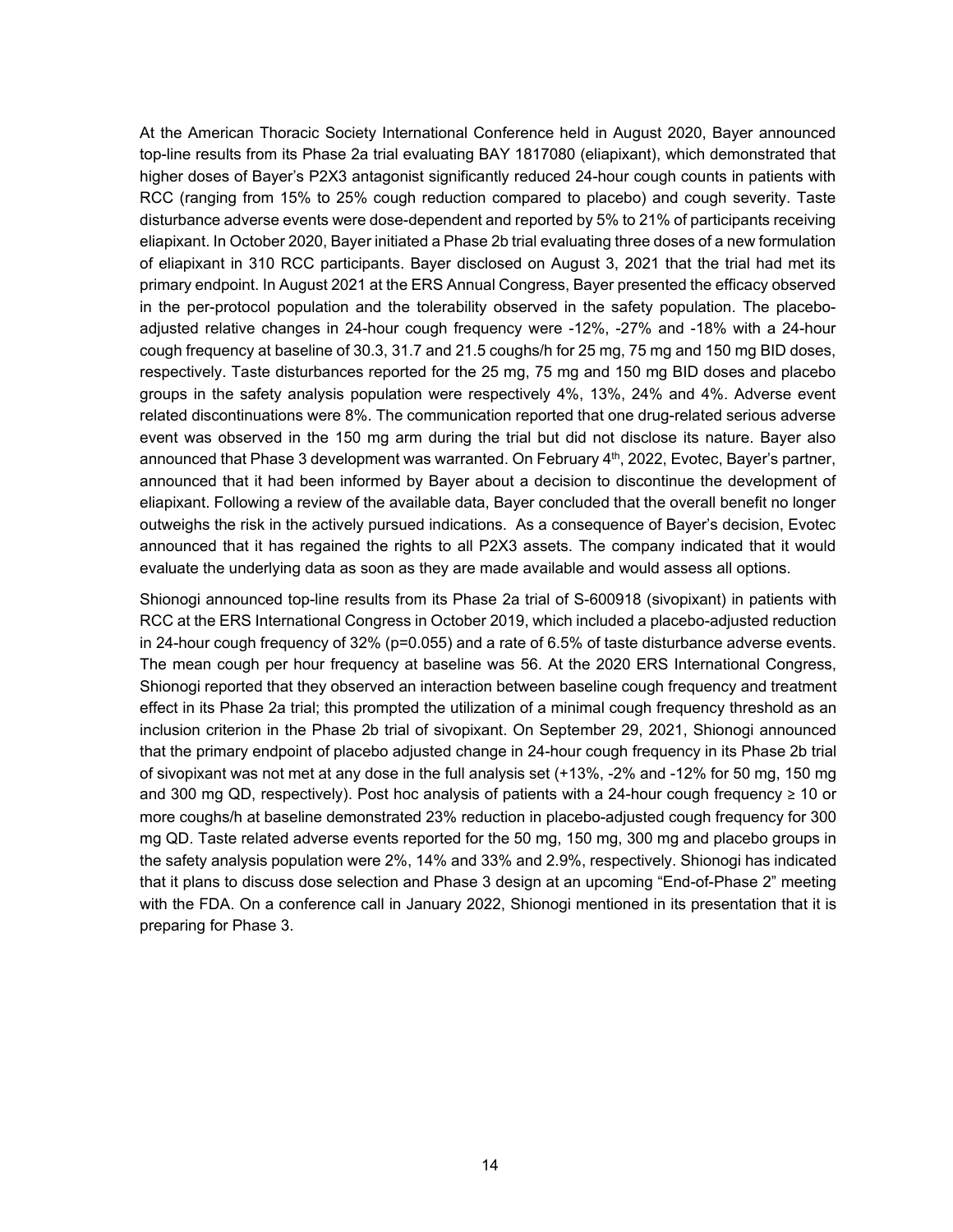### *Market Opportunity in Chronic Cough*

According to the 2018 National Ambulatory Medical Care Survey, across the U.S. in 2018, cough was the reason for 18.5 million in-office physician consultations and five million emergency visits.

We estimate that 10% of the adult population in developed countries suffer from chronic cough including the United States, nations in the European Union, the United Kingdom and Japan. This represents approximately 26 million patients with chronic cough in the United States alone.

We estimate that approximately 30% of chronic cough patients, or approximately nine million patients in the U.S., are uncontrolled or have RCC, which is the expected addressable patient population for BLU-5937. It is also estimated that approximately nine million patients suffer from RCC in the EU5 countries. RCC is also prevalent in Asia. These RCC patients continue to cough despite treatment for potential underlying causes of their cough or their cough is unexplained.

## **Supporting Preclinical and Clinical Development Activities**

We continue to plan and conduct supporting preclinical, toxicology and clinical development activities for the anticipated Phase 3 RCC program and/or NDA, including: a 9-month chronic toxicity study in dogs, and long-term carcinogenicity studies in mice and rats.

### **Chemistry, Manufacturing, and Controls ("CMC")**

We have a primary supply chain in place with the capacity to produce the required clinical supplies to support a Phase 3 program in RCC and commercial supplies for a potential launch, if BLU-5937 is approved. We continue to work on activities associated with manufacturing process optimization and upscaling in anticipation of a potential commercial launch.

## **BLU-5937 in Other P2X3 Hypersensitization-Related Disorders**

We believe the success of our Phase 2b SOOTHE trial further validates the role of P2X3 in cough hypersensitivity. We are evaluating potential opportunities to study BLU-5937 in additional cough indications where cough hypersensitivity plays an important role.

### **Intellectual Property**

Our BLU-5937 program is protected by a comprehensive patent estate comprised of issued and allowed patents, as well as pending patent applications. We have secured composition of matter patent protection for BLU-5937 in all major pharmaceutical markets, including the United States of America, Europe, Japan and China, all with an expiration date of 2034. Under certain circumstances, such patent term may be extended for up to five years in certain jurisdictions such as the United States, Europe and Japan. In addition, we have secured methods of use patent protection in the United States for avoiding loss of taste response while treating a chronic cough patient through treatment with BLU-5937, expiring in 2038. Patent applications with similarly broad claims are currently pending in other industrialized nations. We own 100% of the BLU-5937 and certain related P2X3 antagonists intellectual property assets.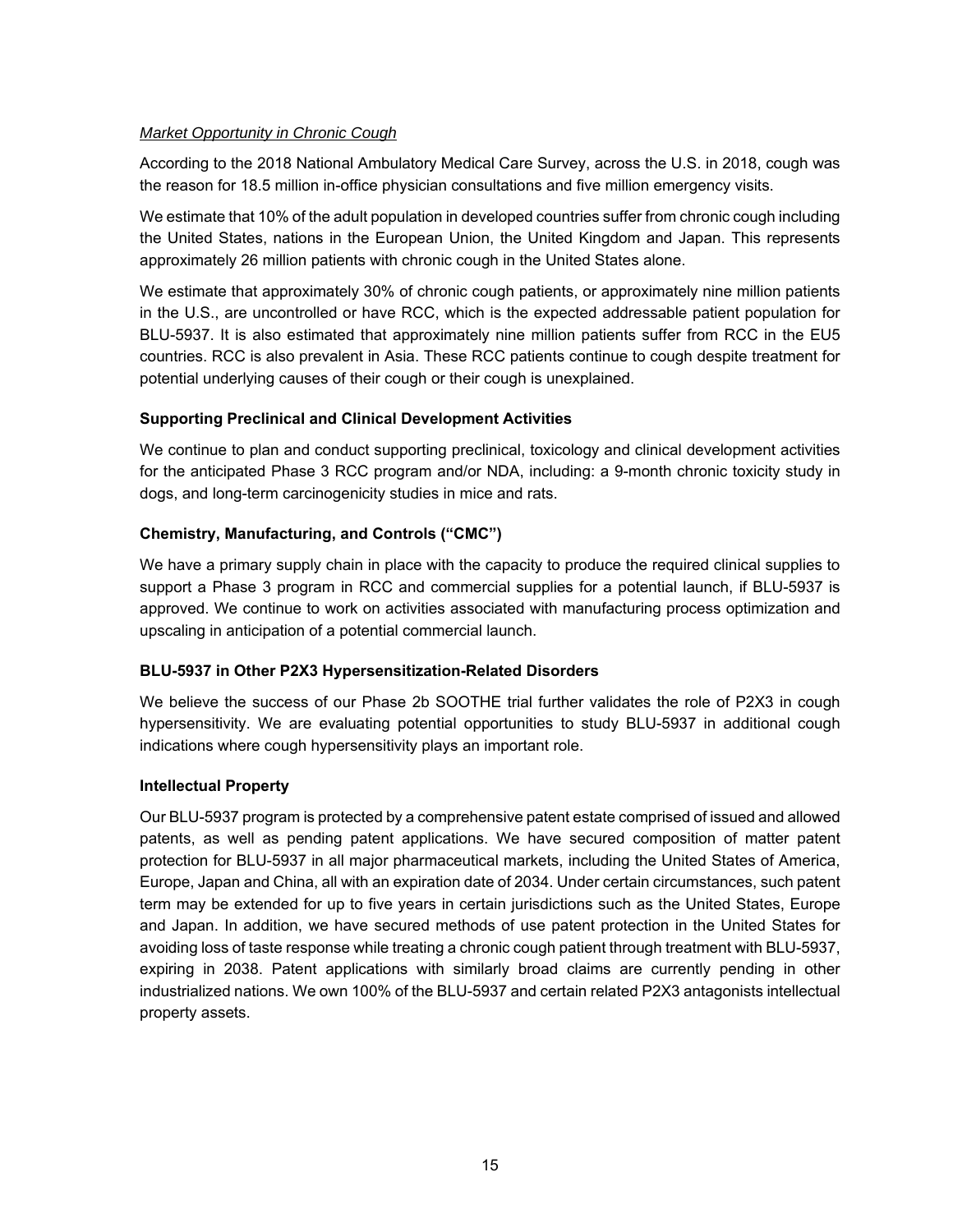### **RESULTS OF OPERATIONS**

For the three-month period ended March 31, 2022, net loss amounted to \$14,352,000 (\$0.13 per share), compared to \$15,751,000 (\$0.20 per share) for the corresponding period the previous year. The decrease in net loss is primarily attributable to lower research and development expenses in relation to the development of BLU-5937.

*Research and development expenses*, net of research tax credits, amounted to \$11,254,000 for the three-month period ended March 31, 2022, compared to \$12,448,000 for the corresponding period the previous year, a decrease of \$1.2 million or 10% year over year. The decrease in research and development expenses is primarily attributable to the decrease in external R&D spend as we are transitioning from our Phase 2b SOOTHE trial and are in the planning stage of our Phase 3 program, which is expected to be initiated in the second half of 2022. The decrease is partially offset by higher expenses due to our increased workforce to support the next steps in our development plans for BLU-5937.

*General and administrative expenses* amounted to \$4,050,000 for the three-month period ended March 31, 2022, compared to \$3,470,000 for the corresponding period the previous year, an increase of \$0.6 million or 17% year over year. The increase is mainly attributable to higher expenses related to pre-commercial activities.

*Net finance income* amounted to \$973,000 for the three-month period ended March 31, 2022, compared to \$163,000 for the corresponding period the previous year. The increase in net finance income is mainly attributable to a higher foreign exchange gain of \$959,000 resulting from the conversion in US dollars of our net monetary assets denominated in Canadian dollars during the period.

|                               | 2022      | 2021           | 2021           | 2021           | 2021         | 2020          | 2020              | 2020      |
|-------------------------------|-----------|----------------|----------------|----------------|--------------|---------------|-------------------|-----------|
|                               | Q1        | Q4             | Q <sub>3</sub> | Q2             | Q1           | Q4            | Q3                | Q2        |
| Revenues                      | \$4       | \$4            | \$4            | \$4            | \$4          | \$4           | \$3               | \$4       |
| Expenses:                     |           |                |                |                |              |               |                   |           |
| Research and development, net | 11,254    | 12,334         | 19,054         | 15.201         | 12,448       | 5,017         | 5,796             | 5,899     |
| General and administrative    | 4,050     | 4,167          | 3,821          | 2,805          | 3,470        | 3,078         | 456               | 3,439     |
| Total operating expenses      | 15,304    | 16,501         | 22,875         | 18,006         | 15,918       | 8,095         | 6,252             | 9,338     |
| Operating loss                | (15, 300) | (16,497)       | (22, 871)      | (18,002)       | (15, 914)    | (8,091)       | (6, 249)          | (9, 334)  |
| Net finance income (costs)    | 973       | 1,534          | (10)           | 174            | 163          | 597           | 540               | 912       |
| Loss before income taxes      | (14, 327) | (14, 963)      | (22, 881)      | (17, 828)      | (15, 751)    | (7, 494)      | (5,709)           | (8, 422)  |
| Income taxes                  | 25        | (199)          |                |                |              |               |                   |           |
| Net loss                      | (14, 352) | 14,764)<br>\$( | \$(<br>22,881  | \$(<br>17,828) | \$<br>15,751 | \$(<br>7,494) | $\sqrt{$(5,709)}$ | \$(8,422) |
|                               |           |                |                |                |              |               |                   |           |
| Loss per share                | \$(0.13)  | \$(0.18)       | \$(0.29)       | \$(0.23)       | (0.20)       | \$(0.10)      | \$(0.09)          | \$(0.14)  |

### **Quarterly Results (Unaudited)**

(*in thousands of dollars, except per share data)*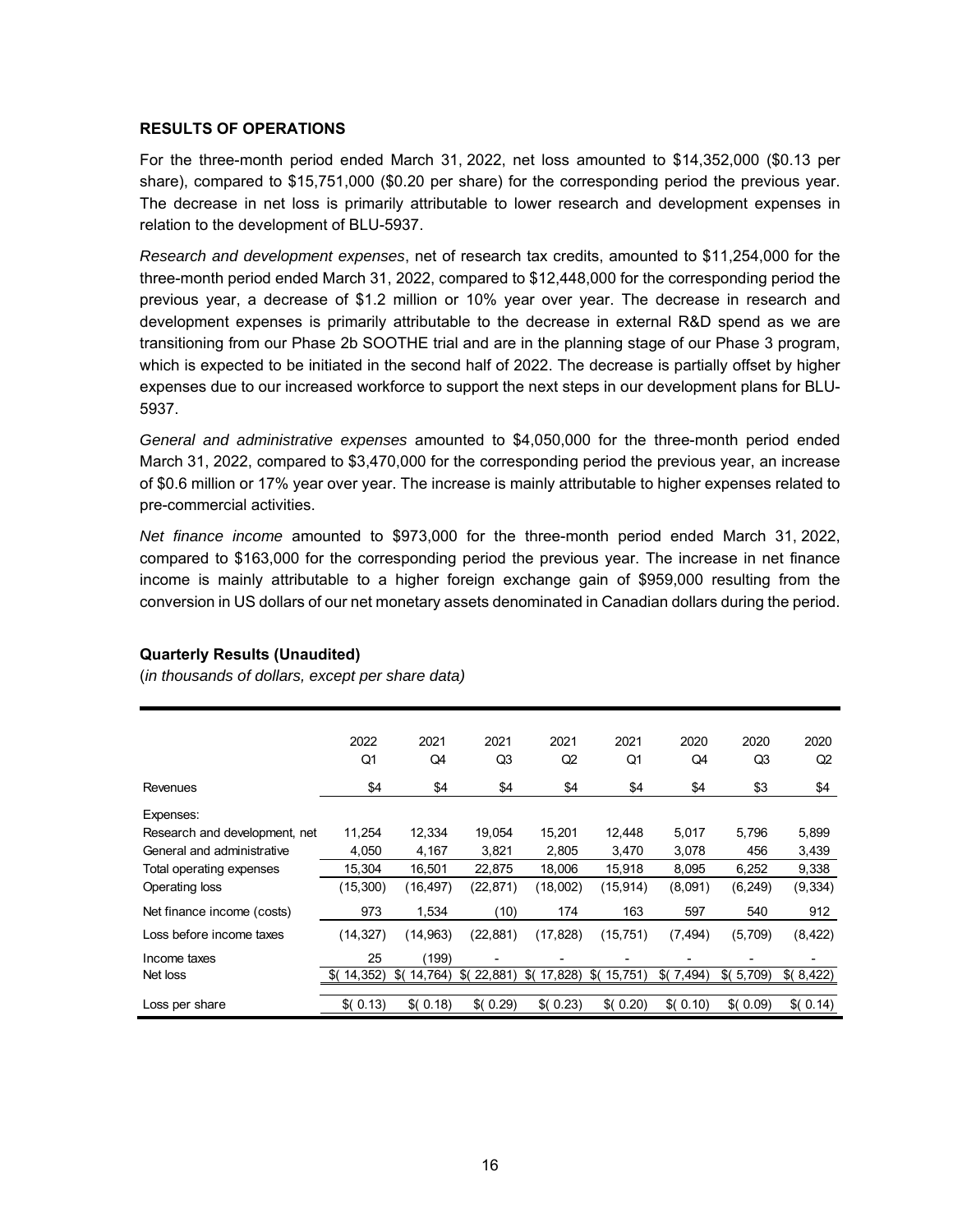The variation of the net loss of a quarter compared to the corresponding quarter of the previous year are explained by the elements in the following paragraph.

The decrease in net loss for the first quarter of 2022 is primarily attributable to lower research and development expenses. The increase in net loss for the fourth and third quarters of 2021 is primarily attributable to higher research and development expenses as well as to a higher stock-based compensation expense related to our deferred share unit plan. The increase in net loss for the second quarter of 2021 is primarily attributable to higher research and development expenses.

### **Related Party Transactions**

Dr. Francesco Bellini is the Chairman of our Board of Directors and provides ongoing advisory services under the terms of a consulting and services agreement between us and Picchio International Inc. ("Picchio International"), wholly-owned by Dr. Francesco Bellini and his spouse. Picchio International receives a monthly fee of CAD\$20,833, plus the reimbursement of applicable expenses for services rendered under the agreement. The agreement has a one-year term renewable for successive oneyear terms. We have recorded fees and expenses of \$75,000 and \$75,000 (each equivalent to CAD\$95,000) under the consulting and services agreement for the three-month periods ended March 31, 2022 and 2021, respectively.

### **FINANCIAL CONDITION**

### **Liquidity and Capital Resources**

As at March 31, 2022, we had available cash, cash equivalents and short-term investments totaling \$233,968,000, compared to \$248,806,000 as at December 31, 2021. For the three-month period ended March 31, 2022, the net decrease in cash, cash equivalents and short-term investments amounted to \$14,838,000, compared to \$16,237,000 for the corresponding period of the previous year. The net decrease for the three-month period ended March 31, 2022 is primarily attributable to funds used to finance our operating activities, mainly the research and development activities associated with our product candidate BLU-5937.

Based on management's estimate and current level of operations, we believe that our current cash, cash equivalents and short-term investments are projected to be sufficient to fund our operating plan for the foreseeable future. We will need to raise additional capital to fund our operations and to develop BLU-5937.

In December 2021, we raised total gross proceeds of \$224,000,000 from the 2021 Offering by issuing a total of 28,000,000 common shares at a price of \$8 per share including the partial exercise of the underwriters' option to purchase 3,000,000 common shares. Net proceeds from the 2021 Offering amounted to \$209,729,000. We intend to use the net proceeds of the 2021 Offering primarily to fund research and development activities, general and administrative expenses, working capital needs and other general corporate purposes. The use of proceeds presented in our prospectus supplement dated December 14, 2021 did not include funds from the exercise of the underwriters' overallotment option. Taking into consideration these additional funds, we intend to use the net proceeds of the 2021 Offering for the purposes and in the amounts indicated below, with the remaining net proceeds allocated to administrative expenses, working capital and other general corporate purposes.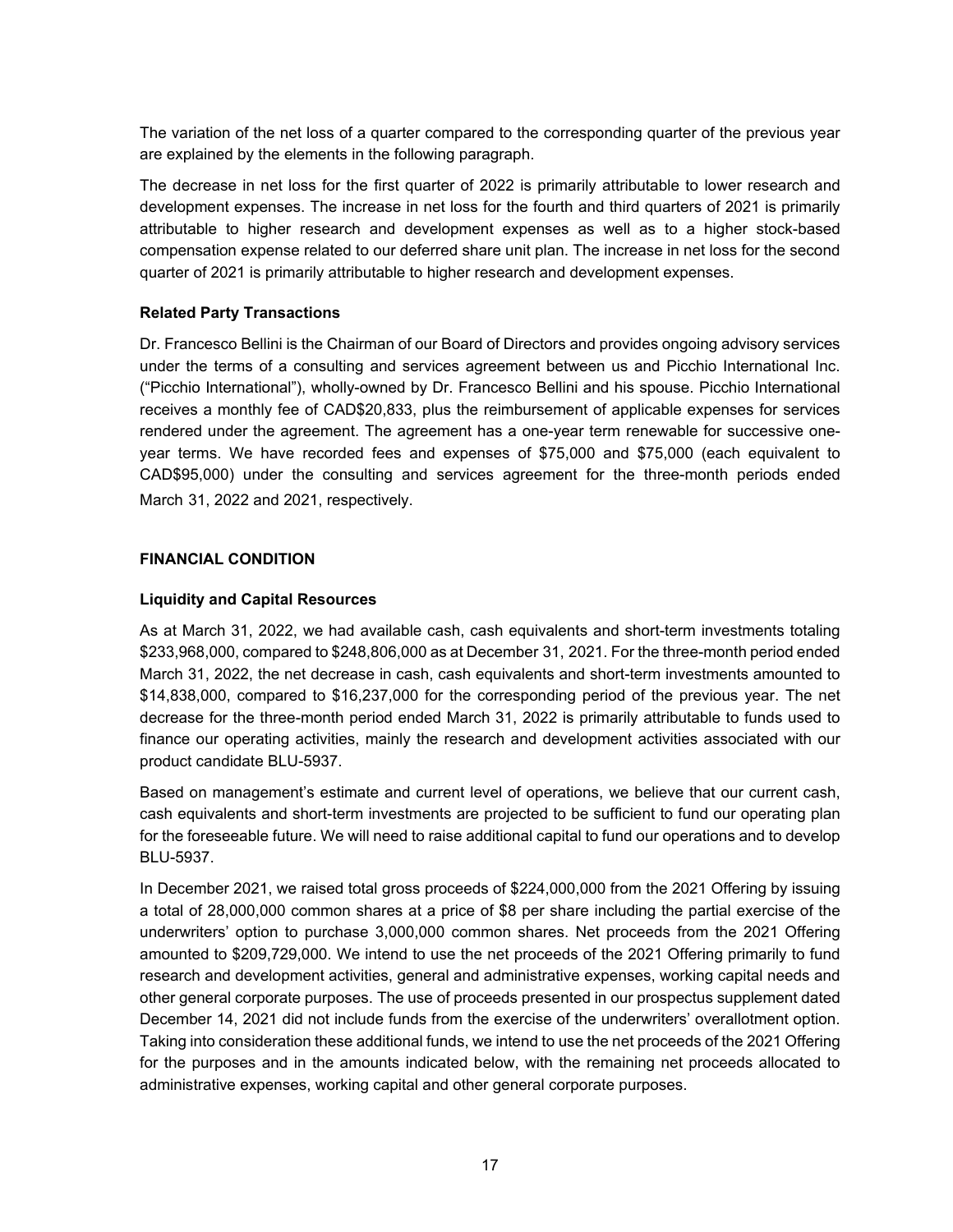|                                                                                      |         | As per December 14, 2021<br>prospectus supplement | As at May 11, 2022,<br>including overallotment<br>option |                               |  |  |  |
|--------------------------------------------------------------------------------------|---------|---------------------------------------------------|----------------------------------------------------------|-------------------------------|--|--|--|
| BLU-5937 clinical trials in chronic cough<br>Manufacturing, formulation and scale-up | S<br>\$ | 135.9 million<br>12.4 million                     | S<br>\$                                                  | 146.0 million<br>20.1 million |  |  |  |
| Other project costs                                                                  | \$      | 18.5 million                                      | \$                                                       | 22.8 million                  |  |  |  |

As at March 31, 2022, we have not used any of the 2021 Offering net proceeds.

On December 23, 2020, we entered into an "at-the-market" ("ATM") sales agreement (the "Sales Agreement") with Jefferies LLC ("Jefferies") pursuant to which we may from time to time sell through at-the-market distributions with Jefferies acting as sales agent (the "Agent"), our common shares for aggregate gross proceeds of up to \$50,000,000, including sales made directly on the Nasdaq or on any other existing trading market for the common shares in the United States. No common shares will be offered or sold in Canada. The Common Shares would be issued at market prices prevailing at the time of the sale and, as a result, prices may vary between purchasers and during the period of distribution. The ATM has a 2-year term and requires us to pay to the Agent a commission of up to 3.0% of the gross proceeds of any common shares sold. Subject to the terms and conditions of the Sales Agreement, the Agent will use its commercially reasonable efforts to sell the common shares from time to time, based upon our instructions. We have no obligation to sell any of the common shares and may at any time suspend sales under the Sales Agreement. We and the Agent may terminate the Sales Agreement in accordance with its terms. Under the terms of the Sales Agreement, we have provided the Agent with customary indemnification rights and the Agent will be entitled to compensation, as previously mentioned. During the three-month period ended March 31, 2021, no common shares were sold under the ATM program.

During the three-month period ended March 31, 2022, we purchased short-term investments with initial maturities greater than three months and less than a year for an aggregate amount of \$22,500,000, and redeemed at maturity or sold short-term investments for an aggregate amount of \$35,072,000. We did not sell nor redeem at maturity short-term investments with initial maturities greater than three months and less than a year in 2021.

There has been no significant change to our contractual obligations since December 31, 2021 other than in the ordinary course of business. As at March 31, 2022, we had commitments for expenditures related to contracts for research and development activities of approximately \$20,473,000 (approximately \$15,153,000 as at December 31, 2021), of which \$12,097,000 is expected to be payable in 2022, \$7,087,000 in 2023 and \$1,289,000 in 2024.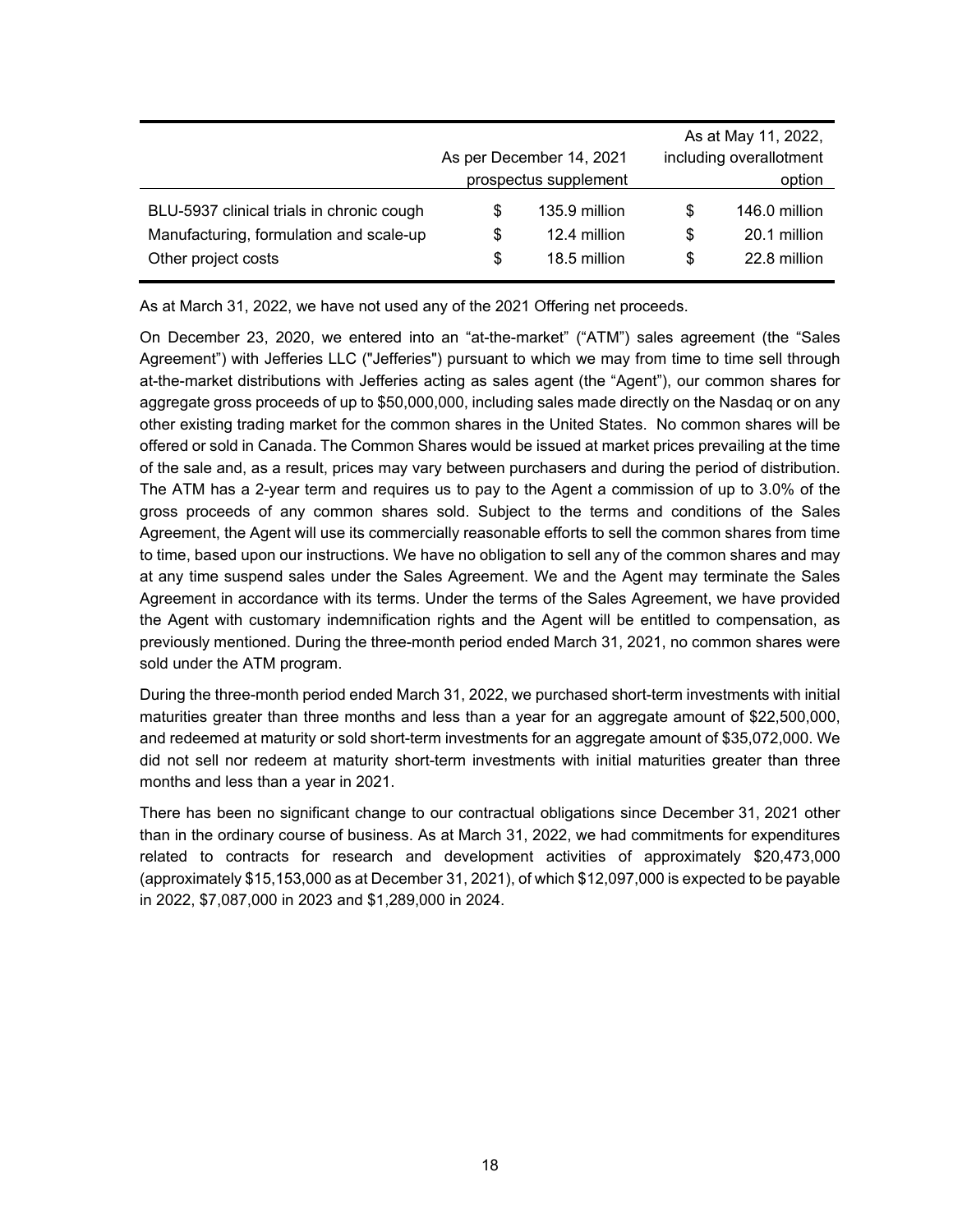On March 16, 2021, a Company stockholder, Carl D. Cachia ("Plaintiff"), filed a complaint against the Company and certain of its executive officers alleging claims under provisions of the Securities Exchange Act of 1934 ("Exchange Act"). On September 17, 2021, Plaintiff filed an amended class action complaint, individually and on behalf of all persons who purchased or otherwise acquired Company securities between September 5, 2019 and July 6, 2020, against the Company, certain of its executive officers, the principal investigator of the Company's Phase 2a RELIEF trial, and the underwriters of the Company's initial public offering in September 2019. The amended class action complaint alleges claims under the Exchange Act and the Securities Act of 1933 relating to disclosures concerning the Company's Phase 2a RELIEF trial, and seeks compensatory damages, pre-judgment and post-judgment interest, as well as attorneys' fees, expert fees, and any other reasonable costs and expenses. On November 16, 2021, Plaintiff stipulated to dismissal of all claims against the underwriters without prejudice. Also on November 16, the Company and the named executive officers moved to dismiss the amended complaint, which motion is pending. On January 7, 2022, the principal investigator of the Company's Phase 2a RELIEF trial also moved to dismiss the amended complaint, which motion is pending.

No provision has been made in the financial statements for the resolution of the above matter. Resolution of this matter could have an effect on our financial statements in the period that a determination is made, however, in management's opinion, given the early stage of this litigation, the final resolution of this matter is not currently projected to have a material adverse effect on our financial position.

During the three-month period ended March 31, 2022, we granted 3,335,000 stock options, 436,388 stock options were exercised and 56,000 stock options were forfeited.

As at May 11, 2022, we had 106,747,804 common shares outstanding and 117,580,249 common shares on a fully diluted basis, including 10,832,445 stock options granted under the stock option plan.

### **CRITICAL ACCOUNTING POLICIES AND ESTIMATES**

The preparation of our condensed consolidated interim financial statements in accordance with IFRS requires management to make judgements, estimates and assumptions that affect the application of accounting policies and the reported amounts of assets, liabilities, income and expenses. The reported amounts and note disclosures reflect management's best estimate of the most probable set of economic conditions and planned course of actions. Actual results may differ from these estimates.

In preparing these condensed consolidated interim financial statements, the significant judgements made by management in applying our accounting policies and key sources of estimation uncertainty were the same as those applied to the consolidated financial statements for the year ended December 31, 2021.

Refer to the audited consolidated financial statements for the year ended December 31, 2021 for discussions on our accounting policies and estimates that are most important in assessing, understanding and evaluating our consolidated financial statements. Change in these estimates and assumptions could have a significant impact on our consolidated financial statements.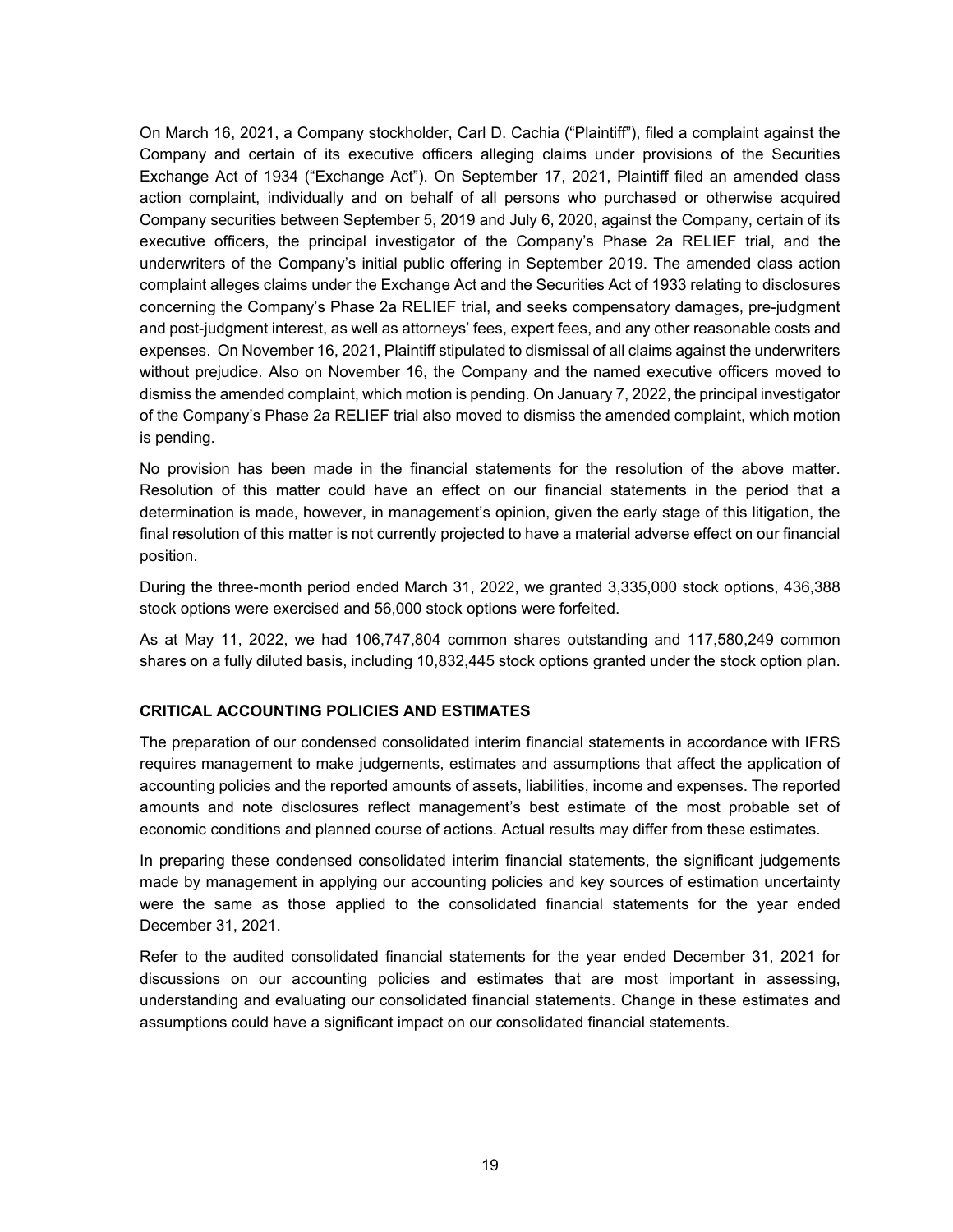### **CHANGES IN ACCOUNTING POLICIES**

The accounting policies and basis of measurement applied in our condensed consolidated interim financial statements as at March 31, 2022 are the same as those applied in our consolidated financial statements for the year ended December 31, 2021.

### **CHANGES IN INTERNAL CONTROL OVER FINANCIAL REPORTING (ICFR)**

There have been no changes in our ICFR that occurred during the period beginning January 1, 2022 and ended March 31, 2022 that have materially affected, or are reasonably likely to materially affect, our ICFR.

### **RISKS AND UNCERTAINTIES**

We are a clinical-stage biopharmaceutical company that operates in an industry that is dependent on a number of factors that include the capacity to raise additional capital on reasonable terms, obtain positive results of clinical trials, obtain positive results of clinical trials without serious adverse or inappropriate side effects, and obtain market acceptance of its product. An investment in our common shares is subject to a number of risks and uncertainties. An investor should carefully consider the risks described in our AIF and our annual report on Form 40-F filed with the U.S. Securities and Exchange Commission, as well as our other public filings with the securities regulators before investing in our common shares. If any of such described risks occur, or if others occur, our business, operating results and financial condition could be seriously harmed, and investors may lose a significant proportion of their investment. There are important risks which management believes could impact our business. For information on risks and uncertainties, please refer to the "Risk Factors" section of our most recent AIF filed on SEDAR at www.sedar.com and included in the annual report on exhibit 99.3 to Form 40-F filed on EDGAR at www.sec.gov/edgar and our other public filings.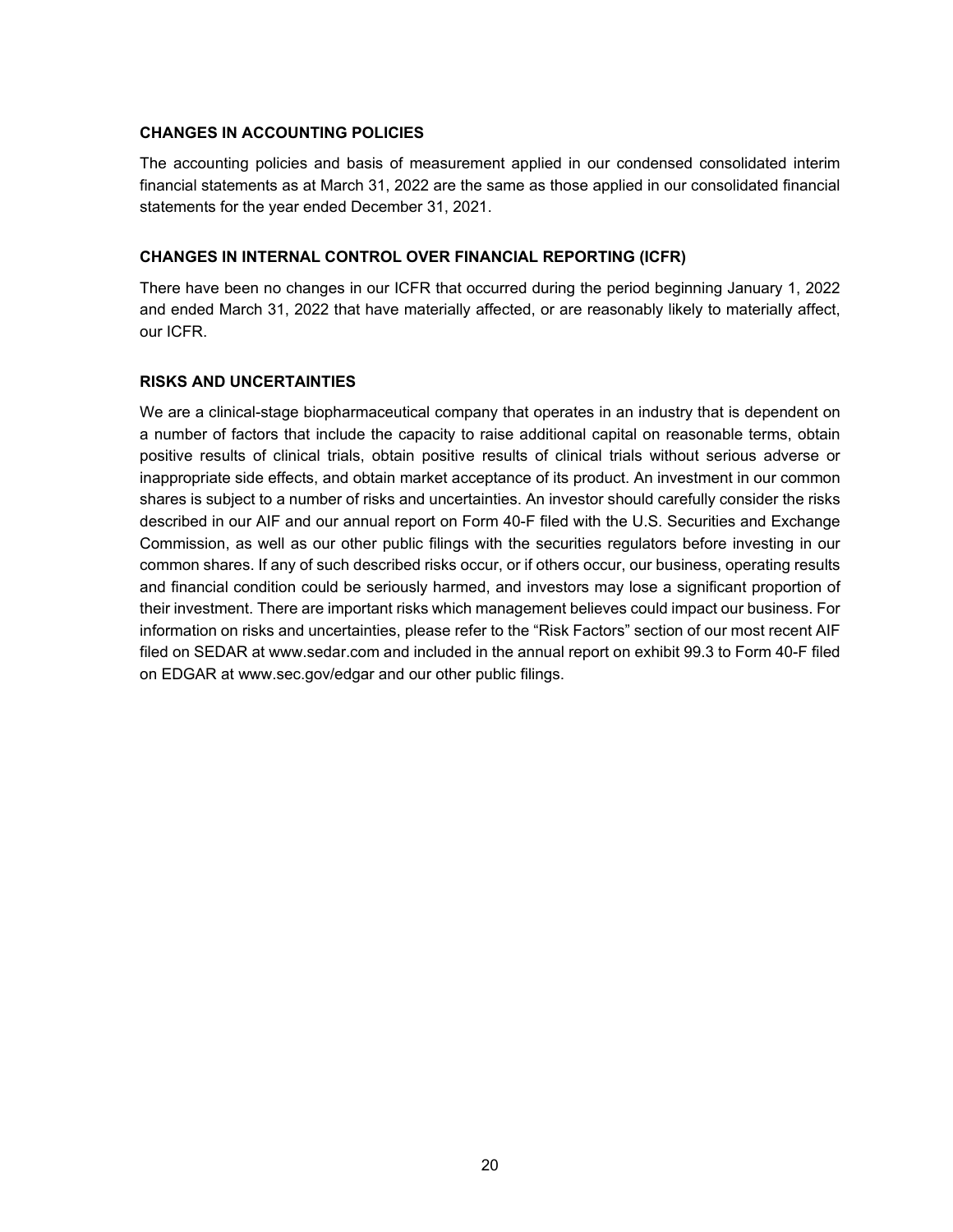Condensed Consolidated Interim Statements of Financial Position (Unaudited)

March 31, 2022 and December 31, 2021 (In thousands of United States dollars)

|                                                                     | March 31,     | December 31.  |
|---------------------------------------------------------------------|---------------|---------------|
|                                                                     | 2022          | 2021          |
| Assets                                                              |               |               |
| Current assets:                                                     |               |               |
| Cash and cash equivalents (note 4)                                  | \$<br>147,155 | \$<br>150,078 |
| Short-term investments (note 4)                                     | 86,813        | 98,728        |
| Trade and other receivables                                         | 536           | 369           |
| Research tax credit receivable                                      | 1,138         | 1,000         |
| Prepaid expenses and other assets                                   | 9,369         | 8,029         |
| Total current assets                                                | 245,011       | 258,204       |
| Non-current assets:                                                 |               |               |
| Right-of-use asset                                                  | 791           | 853           |
| Other assets                                                        | 225           | 218           |
| Deferred tax asset                                                  | 200           | 220           |
| In-process research and development asset (note 5)                  | 50,100        | 50,100        |
| Total non-current assets                                            | 51,316        | 51,391        |
| <b>Total Assets</b>                                                 | \$<br>296,327 | \$<br>309,595 |
| Liabilities and Shareholders' Equity<br><b>Current liabilities:</b> |               |               |
| Trade and other payables                                            | \$<br>15,663  | \$<br>16,674  |
| Current income tax liabilities                                      | 26            | 21            |
| Lease liability                                                     | 291           | 254           |
| <b>Total current liabilities</b>                                    | 15,980        | 16,949        |
| Non-current liabilities:                                            |               |               |
| Lease liability                                                     | 554           | 617           |
| Total non-current liabilities                                       | 554           | 617           |
| <b>Total Liabilities</b>                                            | 16,534        | 5,998         |
| Shareholders' equity:                                               |               |               |
| Share capital (note 6 (a))                                          | 800,015       | 799,391       |
| Other equity (notes 6 (b) (i))                                      | 39,156        | 37,664        |
| <b>Deficit</b>                                                      | (568, 676)    | (554, 324)    |
| Accumulated other comprehensive income                              | 9,298         | 9,298         |
| <b>Total Shareholders' Equity</b>                                   | 279,793       | 292,029       |
| Commitments and contingencies (note 9)                              |               |               |
| Total Liabilities and Shareholders' Equity                          | \$<br>296,327 | \$<br>309,595 |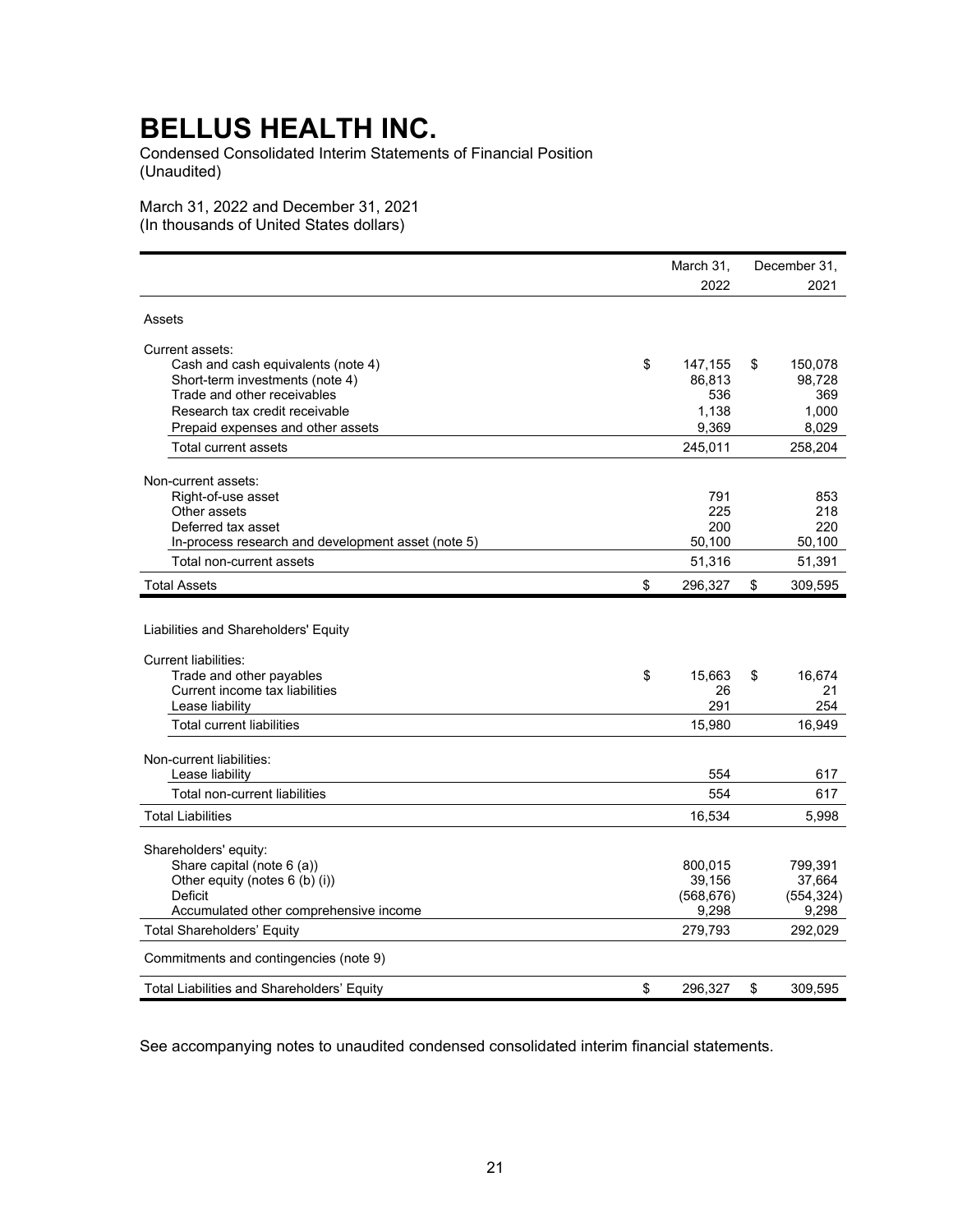Condensed Consolidated Interim Statements of Loss and Other Comprehensive Loss (Unaudited)

## Periods ended March 31, 2022 and 2021

(in thousands of United States dollars, except per share data)

|                                                      | Three-month periods ended<br>March 31, |    |           |  |  |
|------------------------------------------------------|----------------------------------------|----|-----------|--|--|
|                                                      | 2022                                   |    | 2021      |  |  |
|                                                      |                                        |    |           |  |  |
| Revenues                                             | \$<br>4                                | \$ | 4         |  |  |
| Expenses:                                            |                                        |    |           |  |  |
| Research and development                             | 11,380                                 |    | 12,586    |  |  |
| Research tax credits                                 | (126)                                  |    | (138)     |  |  |
|                                                      | 11,254                                 |    | 12,448    |  |  |
| General and administrative                           | 4,050                                  |    | 3,470     |  |  |
| Total operating expenses                             | 15,304                                 |    | 15,918    |  |  |
| Loss from operating activities                       | (15,300)                               |    | (15, 914) |  |  |
|                                                      |                                        |    |           |  |  |
| Finance income                                       | 1,255                                  |    | 189       |  |  |
| Finance costs                                        | (282)                                  |    | (26)      |  |  |
| Net finance income (note 7)                          | 973                                    |    | 163       |  |  |
| Loss before income taxes                             | (14, 327)                              |    | (15, 751) |  |  |
| Income taxes                                         | 25                                     |    |           |  |  |
| Net loss and total comprehensive loss for the period | \$<br>(14, 352)                        | \$ | (15, 751) |  |  |
| Net loss per share (note 8)                          |                                        |    |           |  |  |
| Basic and diluted                                    | \$<br>(0.13)                           | \$ | (0.20)    |  |  |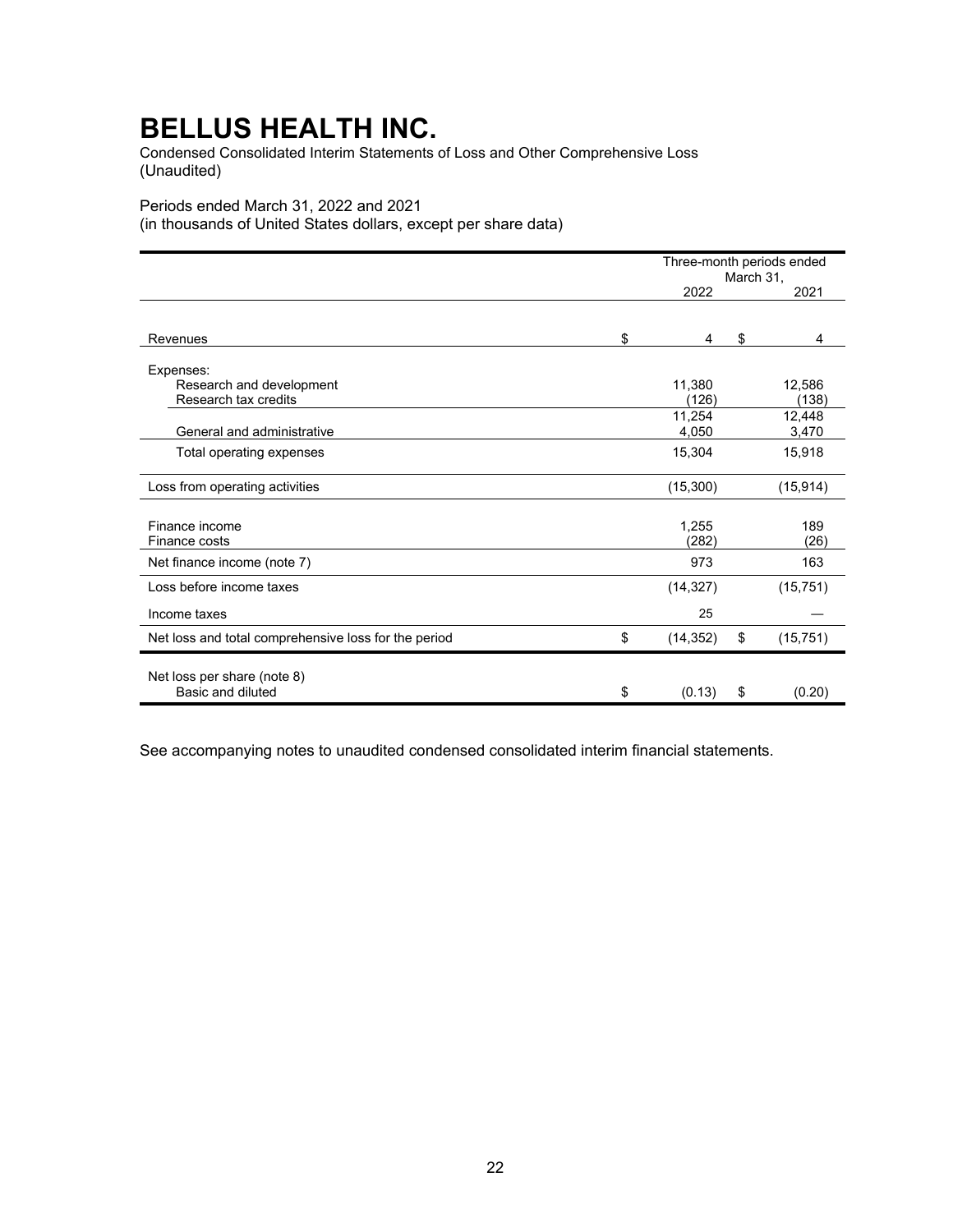Condensed Consolidated Interim Statements of Changes in Shareholders' Equity (Unaudited)

Periods ended March 31, 2022 and 2021

(in thousands of United States dollars)

|                                                                               | Accumulated   |    |        |                   |                        |               |  |
|-------------------------------------------------------------------------------|---------------|----|--------|-------------------|------------------------|---------------|--|
|                                                                               | Share         |    | Other  |                   | other<br>comprehensive |               |  |
|                                                                               | capital       |    | equity | Deficit           | income                 | Total         |  |
|                                                                               | (note 6 (a))  |    |        |                   |                        |               |  |
| Balance, December 31, 2021                                                    | 799,391<br>\$ | \$ | 37,664 | $$ (554, 324)$ \$ | 9,298                  | 292,029<br>\$ |  |
| Total comprehensive loss for the period:<br>Net loss and comprehensive loss   |               |    |        | (14, 352)         |                        | (14, 352)     |  |
| Total comprehensive loss for the period                                       |               |    |        | (14, 352)         |                        | (14, 352)     |  |
| Transactions with shareholders, recorded directly<br>in shareholders' equity: |               |    |        |                   |                        |               |  |
| Issued upon stock option exercises<br>(note 6 (b) (i))                        | 624           |    | (541)  |                   |                        | 83            |  |
| Stock-based compensation (note 6 (b) (i))                                     |               |    | 2,033  |                   |                        | 2,033         |  |
| Balance, March 31, 2022                                                       | \$<br>800,015 | S  | 39,156 | \$ (568, 676)     | 9,298<br>- \$          | \$<br>279,793 |  |

|                                                                               | Accumulated |              |   |        |                  |    |               |               |
|-------------------------------------------------------------------------------|-------------|--------------|---|--------|------------------|----|---------------|---------------|
|                                                                               | other       |              |   |        |                  |    |               |               |
|                                                                               |             | Share        |   | Other  |                  |    | comprehensive |               |
|                                                                               |             | capital      |   | equity | Deficit          |    | income        | Total         |
|                                                                               |             | (note 6 (a)) |   |        |                  |    |               |               |
| Balance, December 31, 2020                                                    | S           | 575,286      | S | 31,360 | \$ (468, 829) \$ |    | 9,298         | 147,115<br>\$ |
| Total comprehensive loss for the period:                                      |             |              |   |        |                  |    |               |               |
| Net loss and comprehensive loss                                               |             |              |   |        | (15, 751)        |    |               | (15, 751)     |
| Total comprehensive loss for the period                                       |             |              |   |        | (15, 751)        |    |               | (15, 751)     |
| Transactions with shareholders, recorded directly<br>in shareholders' equity: |             |              |   |        |                  |    |               |               |
| Stock-based compensation (note 6 (b) (i))                                     |             |              |   | 1,721  |                  |    |               | 1,721         |
| Balance, March 31, 2021                                                       | \$          | 575,286      | S | 33,081 | \$(484,580)      | \$ | 9,298         | 133,085<br>S  |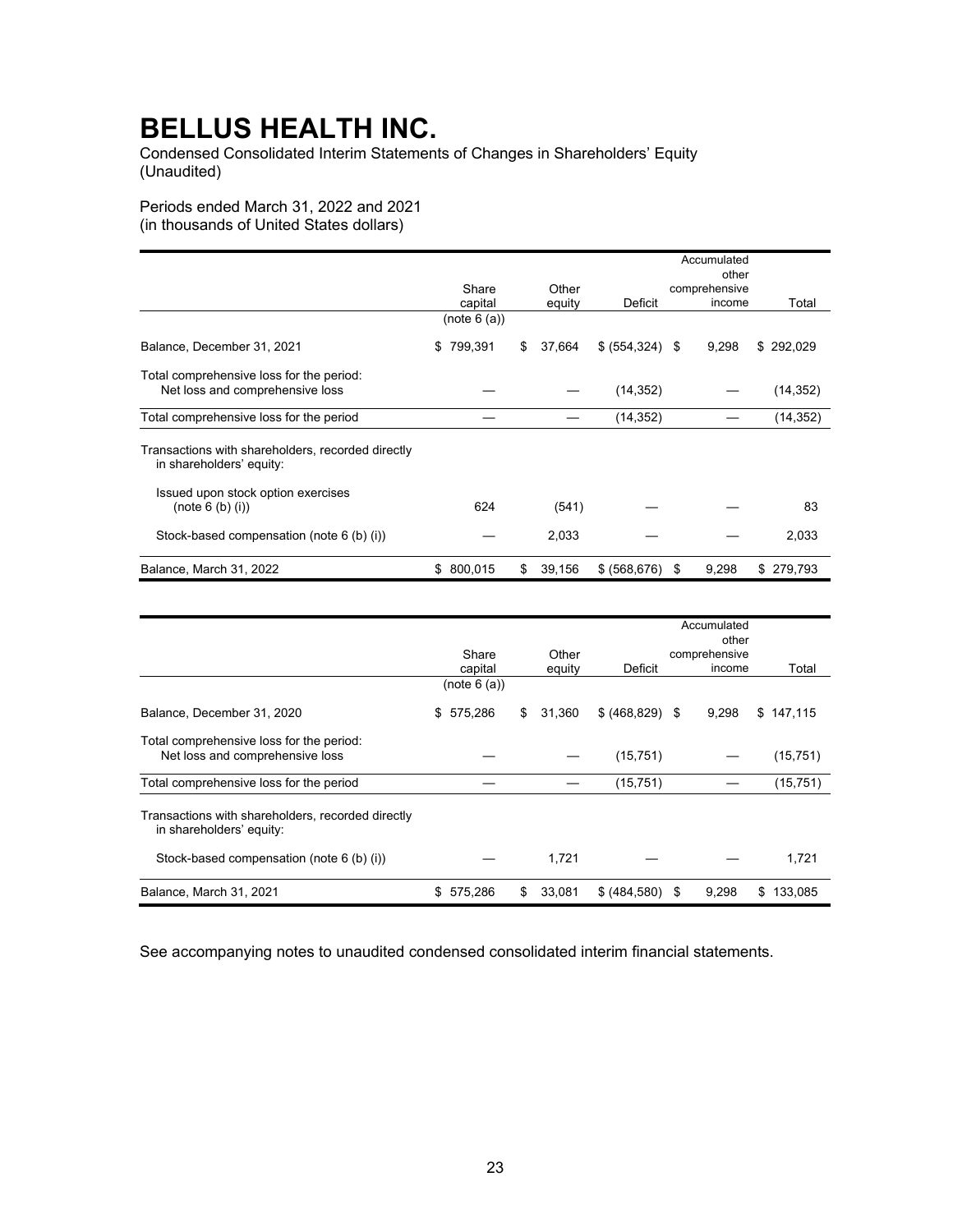Condensed Consolidated Interim Statements of Cash Flows (Unaudited)

Periods ended March 31, 2022 and 2021 (in thousands of United States dollars)

|                                                                            |                 | March 31, | Three-month periods ended |
|----------------------------------------------------------------------------|-----------------|-----------|---------------------------|
|                                                                            | 2022            |           | 2021                      |
|                                                                            |                 |           |                           |
| Cash flows from operating activities:                                      |                 |           |                           |
| Net loss for the period                                                    | \$<br>(14, 352) | \$        | (15, 751)                 |
| Adjustments for:                                                           |                 |           |                           |
| Depreciation                                                               | 72              |           | 45                        |
| Stock-based compensation                                                   | 2.033           |           | 1,721                     |
| Net finance income                                                         | (973)           |           | (163)                     |
| Other items                                                                | 11              |           | (21)                      |
| Changes in operating assets and liabilities                                |                 |           |                           |
| Trade and other receivables                                                | (164)           |           | (156)                     |
| Research tax credits receivable                                            | (126)           |           | (138)                     |
| Prepaid expenses and other assets                                          | (1, 415)        |           | (799)                     |
| Deferred tax asset                                                         | 20              |           |                           |
| Trade and other payables                                                   | (93)            |           | (806)                     |
| Current income tax liabilities                                             | 5               |           |                           |
|                                                                            | (14, 982)       |           | (16,068)                  |
| Cash flows from financing activities:                                      |                 |           |                           |
| Payment of share issue costs - 2021 Offering                               | (746)           |           |                           |
|                                                                            | 83              |           |                           |
| Issuance of common shares upon stock option exercises                      |                 |           |                           |
| Payment of deferred financing costs                                        | (142)           |           | (420)                     |
| Lease liability - principal repayments                                     | (52)            |           | (34)                      |
| Interest paid                                                              | (5)             |           | (18)                      |
|                                                                            | (862)           |           | (472)                     |
| Cash flows from investing activities:                                      |                 |           |                           |
| Purchases of short-term investments                                        | (22, 500)       |           |                           |
| Sales of short-term investments                                            | 35,072          |           |                           |
| Interest received                                                          | 72              |           | 22                        |
|                                                                            | 12,644          |           | 22                        |
| Net decrease in cash and cash equivalents                                  | (3,200)         |           | (16, 518)                 |
| Cash and cash equivalents, beginning of period                             | 150,078         |           | 48,889                    |
| Effect of foreign exchange on cash and cash equivalents                    | 277             |           | 86                        |
|                                                                            |                 |           |                           |
| Cash and cash equivalents, end of period                                   | \$<br>147,155   | \$        | 32,457                    |
|                                                                            |                 |           |                           |
| Supplemental cashflow disclosure:                                          |                 |           |                           |
| Non-cash transactions:                                                     |                 |           |                           |
| Share issue costs related to equity offerings, in Trade and other payables | \$<br>25        | \$        |                           |
| Ascribed value related to issuance of common shares upon stock options     |                 |           |                           |
| exercise (note 6 (b) (i))                                                  | 541             |           |                           |
| Value of DSUs in Prepaid expenses (note 6 (b) (ii))                        | 34              |           | 24                        |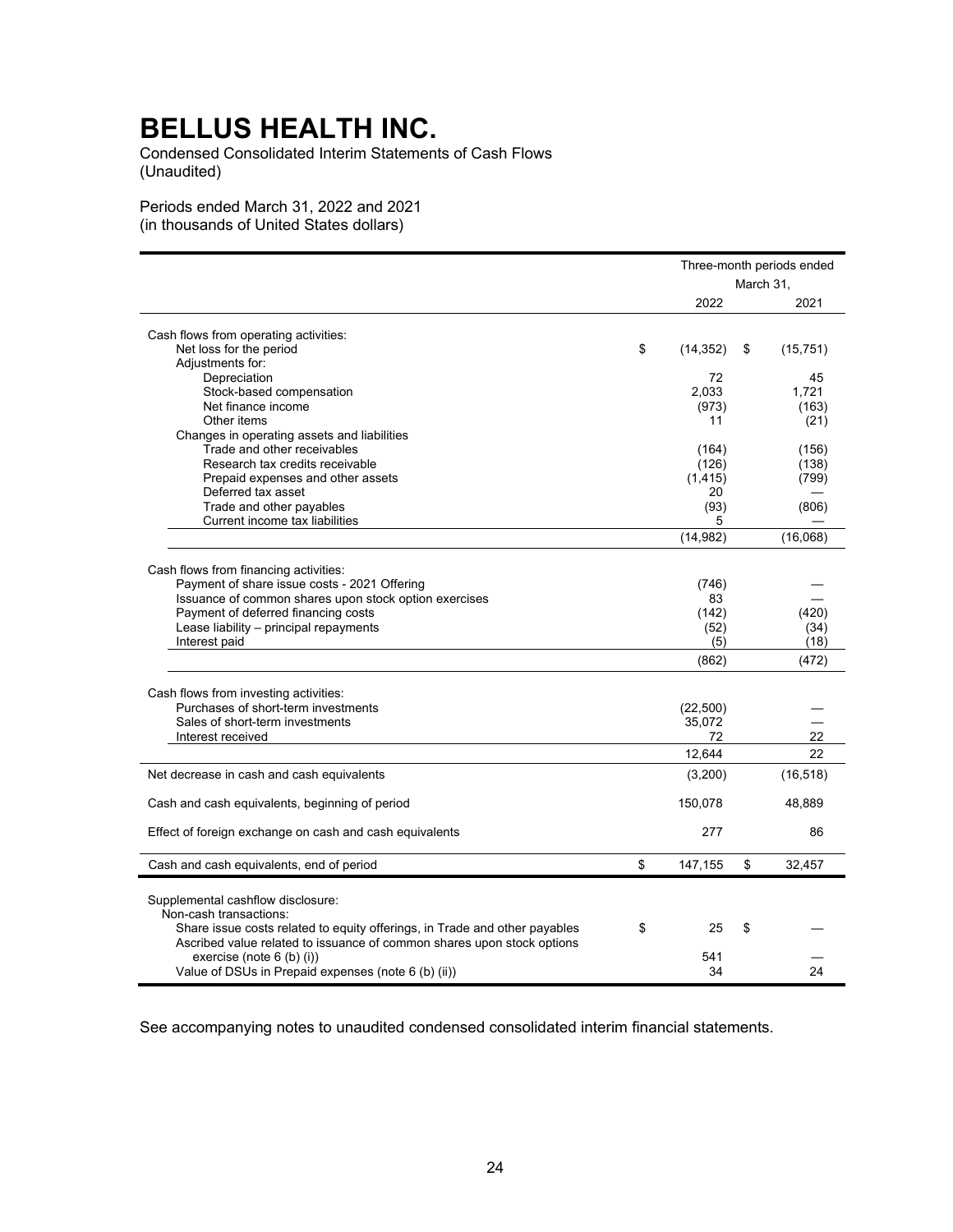Notes to Condensed Consolidated Interim Financial Statements (Unaudited)

Periods ended March 31, 2022 and 2021 (in thousands of United States dollars, except per share data, unless otherwise noted)

### **1. Reporting entity:**

BELLUS Health Inc. ("BELLUS Health" or the "Company") is a clinical-stage biopharmaceutical company developing novel therapeutics for the treatment of refractory chronic cough ("RCC") and other cough hypersensitivity indications. The Company's product candidate, BLU-5937, is a highly selective P2X3 antagonist in development for RCC and other cough hypersensitivity indications. The Company is domiciled in Canada. The address of the Company's registered office is 275 Armand-Frappier Blvd., Laval, Quebec, H7V 4A7. BELLUS Health's common shares trade on the Nasdaq Capital Market ("Nasdaq") and on the Toronto Stock Exchange ("TSX"), both under the symbol BLU.

These condensed consolidated interim financial statements include the accounts of BELLUS Health Inc. and its subsidiaries.

The annual consolidated financial statements of the Company as at and for the year ended December 31, 2021 are available on our web site at www.bellushealth.com, on SEDAR at www.sedar.com and on EDGAR at www.sec.gov/edgar.

### **2. Basis of preparation:**

(a) Statement of compliance:

These condensed consolidated interim financial statements have been prepared in accordance with International Accounting Standard (IAS) 34, *Interim Financial Reporting* of International Financial Reporting Standards ("IFRS"). The condensed consolidated interim financial statements do not include all the information required for full annual consolidated financial statements and should be read in conjunction with the annual consolidated financial statements as at and for the year ended December 31, 2021. These condensed consolidated interim financial statements have not been reviewed by the Company's auditors.

These condensed consolidated interim financial statements for the three-month period ended March 31, 2022 were approved by the Board of Directors on May 11, 2022.

(b) Use of estimates and judgements:

The preparation of the condensed consolidated interim financial statements in accordance with IFRS requires management to make judgements, estimates and assumptions that affect the application of accounting policies and the reported amounts of assets, liabilities, income and expenses. The reported amounts and note disclosures reflect management's best estimates of the most probable set of economic conditions and planned course of actions. Actual results may differ from these estimates.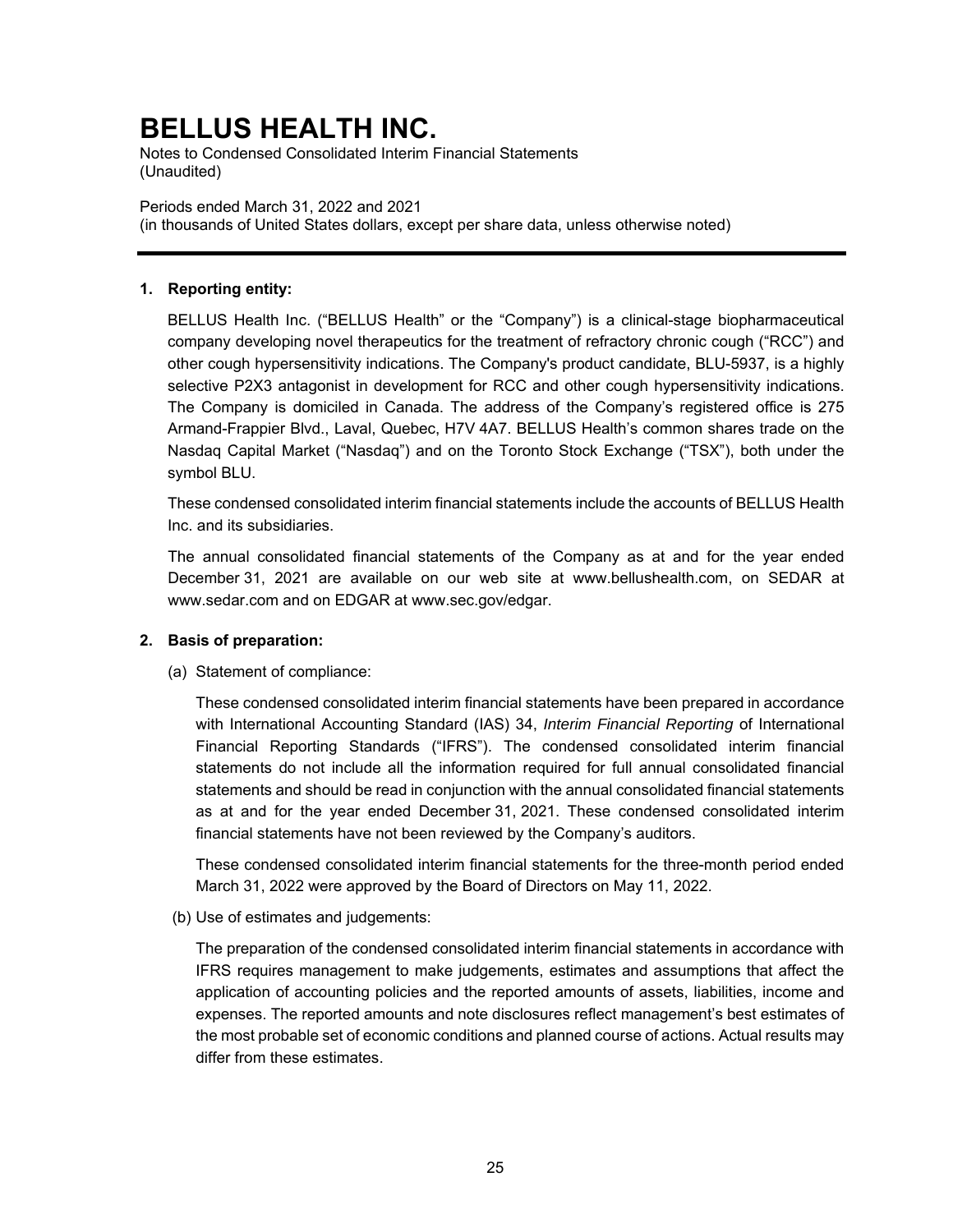Notes to Condensed Consolidated Interim Financial Statements (Continued) (Unaudited)

Periods ended March 31, 2022 and 2021

(in thousands of United States dollars, except per share data, unless otherwise noted)

### **2. Basis of preparation (continued):**

(b) Use of estimates and judgements (continued):

In preparing these condensed consolidated interim financial statements, the significant judgements made by management in applying the Company's accounting policies and key sources of estimation uncertainty were the same as those applied to the consolidated financial statements for the year ended December 31, 2021.

(c) Functional and presentation currency:

Items included in the condensed consolidated interim financial statements of the Company are measured using the currency of the primary economic environment in which the Company operates (the functional currency). These condensed consolidated interim financial statements are presented in United State dollars ("USD"), which is the Company's functional and presentation currency for all periods presented.

(d) COVID-19 pandemic:

The COVID-19 pandemic continues to cause significant financial market and social disruption. The Company cannot presently predict the scope and severity of any potential business shutdowns or disruptions related to COVID-19, the impact of any new variants nor the impact of the vaccines that are now accessible. If the Company or any of the third parties with whom it engages, were to experience shutdowns or other business disruptions due to the pandemic, its ability to conduct its business in the manner and on the timelines presently planned could be materially and negatively impacted. The Company will continue to monitor developments of the pandemic and continuously assess its potential further impact on its operations to prevent any disruptions to the conduct of its business and clinical trials. In the event of a prolonged continuation of the pandemic, it is not clear what the potential impact may be on the Company's business, financial position and financial performance.

### **3. Significant accounting policies and basis of measurement:**

The accounting policies and basis of measurement applied in these condensed consolidated interim financial statements are the same as those applied by BELLUS Health in its consolidated financial statements for the year ended December 31, 2021.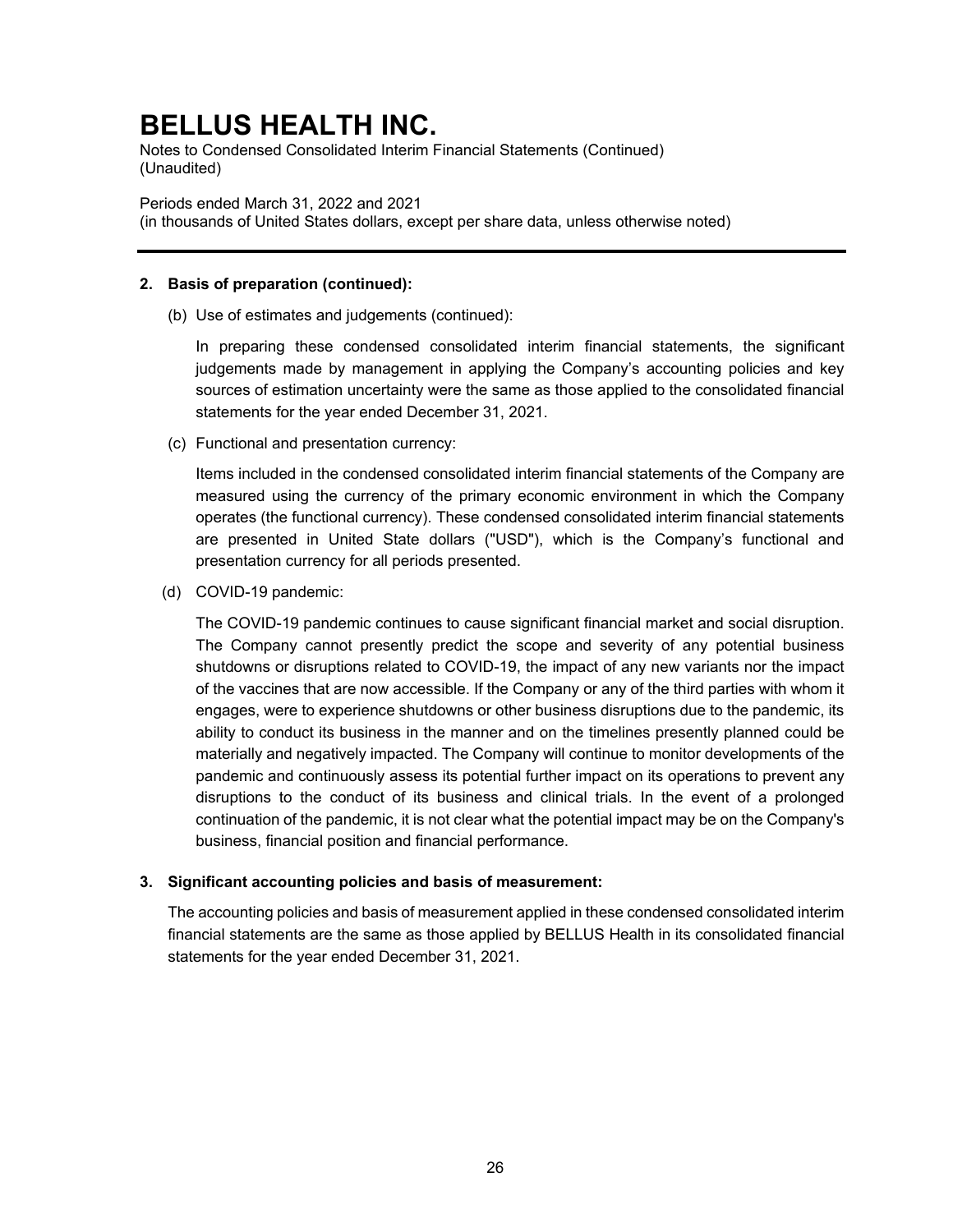Notes to Condensed Consolidated Interim Financial Statements (Continued) (Unaudited)

#### Periods ended March 31, 2022 and 2021

(in thousands of United States dollars, except per share data, unless otherwise noted)

### **4. Cash, cash equivalents and short-term investments:**

Cash, cash equivalents and short-term investments consist of cash balances with banks and shortterm investments:

|                                                                                                                                                                                                                                 | March 31,<br>2022 | December 31,<br>2021 |
|---------------------------------------------------------------------------------------------------------------------------------------------------------------------------------------------------------------------------------|-------------------|----------------------|
| Cash balances with banks<br>Short-term investments with initial maturities of three months                                                                                                                                      | \$<br>3.248       | \$<br>31.841         |
| or less or that can be withdrawn on demand:                                                                                                                                                                                     |                   |                      |
| Savings accounts and term deposits, yielding interest at 0.21%<br>to 0.73% as at March 31, 2022 (December 31, 2021 - 0.15% to 0.73%)                                                                                            | 143,907           | 118,237              |
| Cash and cash equivalents                                                                                                                                                                                                       | 147,155           | 150.078              |
| Short-term investments with initial maturities greater than three months:<br>Term deposits issued in CAD (CAD \$34,083), yielding interest at 0.45% to<br>1.10% as at March 31, 2022 (December 31, 2021 – (CAD \$34,007), 0.45% |                   |                      |
| to 1.10%)                                                                                                                                                                                                                       | 27,253            | 26,906               |
| Bearer deposit notes, yielding interest at 0.40% as at March 31, 2022<br>(December 31, 2021 – 0.40%)<br>Bearer deposit notes issued in CAD (CAD \$44,008), yielding interest at                                                 | 59,560            | 37.003               |
| 0.80% to 0.85% as at December 31, 2021                                                                                                                                                                                          |                   | 34,819               |
| Short-term investments                                                                                                                                                                                                          | 86,813            | 98.728               |
| Cash, cash equivalents and short-term investments                                                                                                                                                                               | \$<br>233.968     | \$<br>248.806        |

### **5. In-process research and development asset:**

As at March 31, 2022 and December 31, 2021, the aggregate carrying value of the in-process research and development ("IPR&D") asset related to BLU-5937 amounted to \$50,100. The IPR&D asset related to BLU-5937 is accounted for as an indefinite-lived intangible asset until the project, currently in its clinical phase, is completed or abandoned, at which point it will be amortized or impaired, respectively.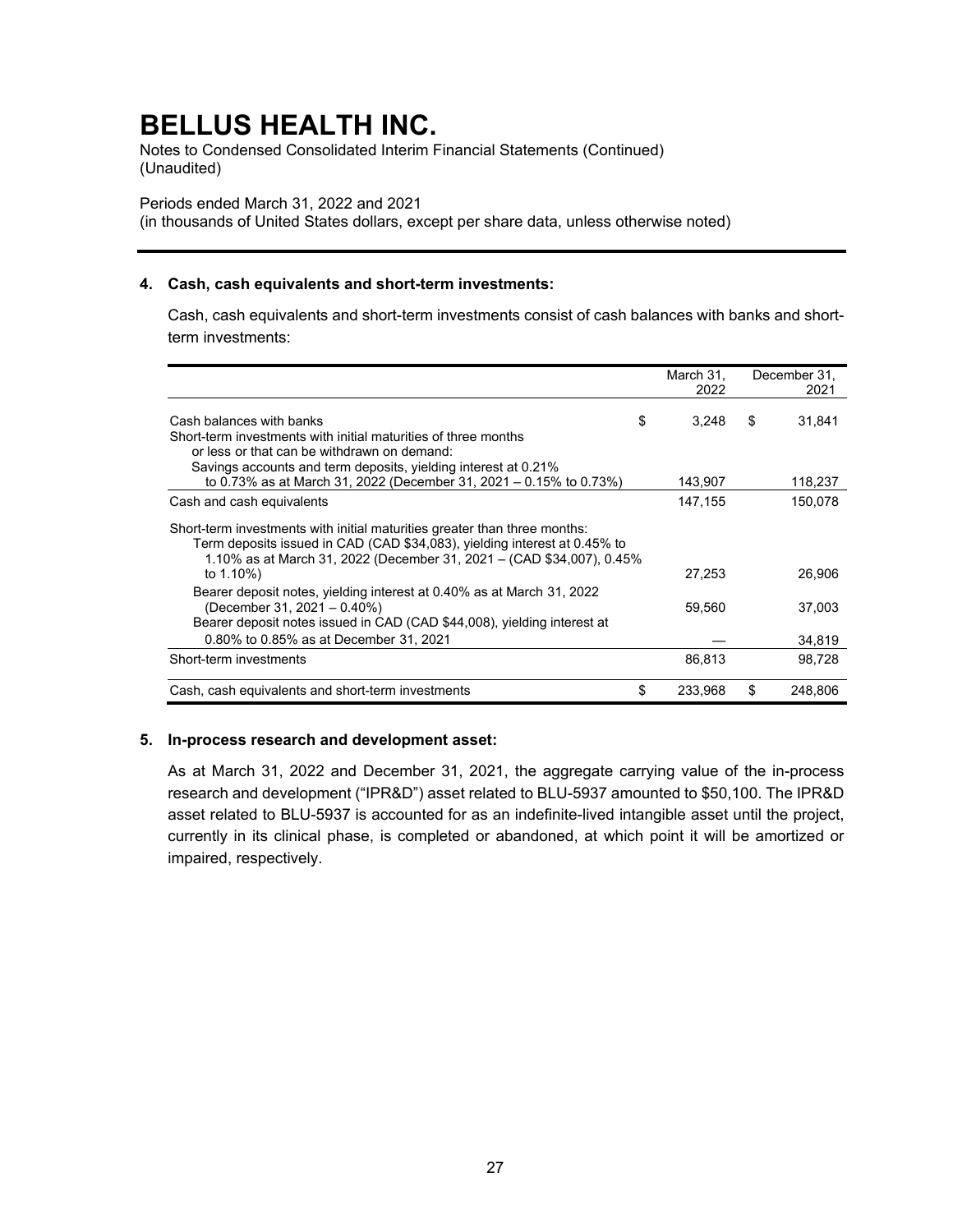Notes to Condensed Consolidated Interim Financial Statements (Continued) (Unaudited)

#### Periods ended March 31, 2022 and 2021

(in thousands of United States dollars, except per share data, unless otherwise noted)

### **6. Shareholders' equity:**

(a) Share capital:

Changes in issued and outstanding common shares for the three-month periods ended March 31, 2022 and 2021 were as follows:

|                                                     | Number      |     | <b>Dollars</b> |
|-----------------------------------------------------|-------------|-----|----------------|
| Balance, December 31, 2021                          | 106,390,361 | S   | 799,391        |
| Issued upon stock option exercises (note 6 (b) (i)) | 354,070     |     | 624            |
| Balance, March 31, 2022                             | 106,744,431 | \$. | 800,015        |
|                                                     |             |     |                |
|                                                     | Number      |     | <b>Dollars</b> |
| Balance, March 31, 2021 and December 31, 2020       | 78,337,361  | S   | 575,286        |
|                                                     |             |     |                |

"At-the-market" sales agreement

On December 23, 2020, the Company entered into an "at-the-market" (ATM) sales agreement (the "Sales Agreement") with Jefferies LLC ("Jefferies") pursuant to which the Company may from time to time sell through at-the-market distributions with Jefferies acting as sales agent (the "Agent") its common shares for aggregate gross proceeds of up to \$50,000, including sales made directly on the Nasdaq or on any other existing trading market for the common shares in the United States. No common shares will be offered or sold in Canada. The common shares would be issued at market prices prevailing at the time of the sale and, as a result, prices may vary between purchasers and during the period of distribution. The ATM has a 2-year term and requires the Company to pay to the Agent a commission of up to 3.0% of the gross proceeds of any common shares sold. Subject to the terms and conditions of the Sales Agreement, the Agent will use its commercially reasonable efforts to sell the common shares from time to time, based upon the Company's instructions. The Company has no obligation to sell any of the common shares and may at any time suspend sales under the Sales Agreement. The Company and the Agent may terminate the Sales Agreement in accordance with its terms. Under the terms of the Sales Agreement, the Company has provided the Agent with customary indemnification rights.

During the three-month period ended March 31, 2022, no common shares were sold under the ATM program. As at March 31, 2022 and December 31, 2021, total costs incurred to register the Sales Agreement, amounting to \$390, are recorded as deferred financing costs and classified as prepaids and other assets in the consolidated statement of financial position. Under an ATM program, proportional costs for commission, legal and costs related to common shares sold are reclassified from deferred financing costs to deficit upon share issuance.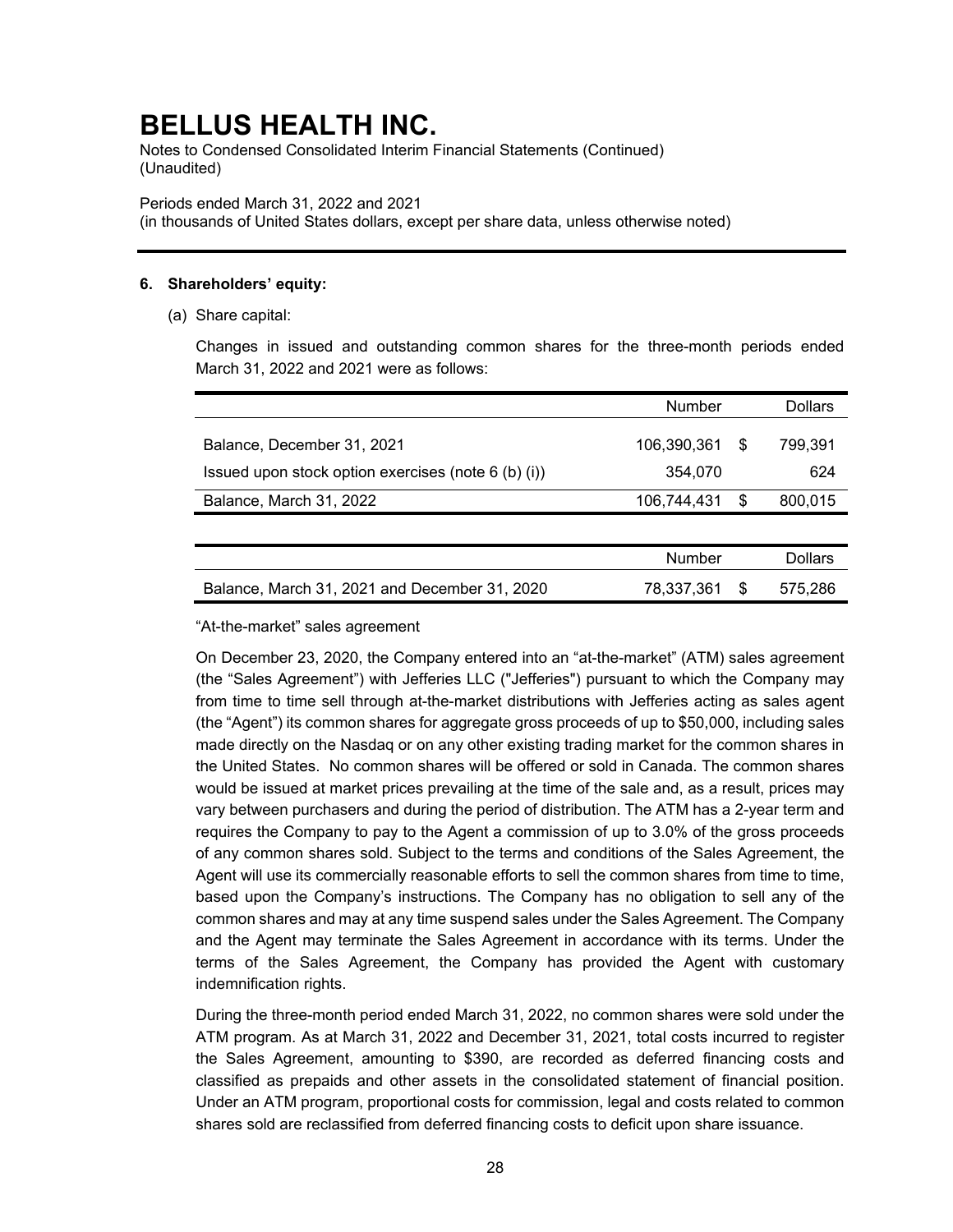Notes to Condensed Consolidated Interim Financial Statements (Continued) (Unaudited)

Periods ended March 31, 2022 and 2021

(in thousands of United States dollars, except per share data, unless otherwise noted)

### **6. Shareholders' equity (continued):**

- (b) Share-based payment arrangements:
	- (i) Stock option plan:

Changes in outstanding stock options issued under the stock option plan for the threemonth periods ended March 31, 2022 and 2021 were as follows:

|                                                                |                                  | Weighted<br>average        |
|----------------------------------------------------------------|----------------------------------|----------------------------|
|                                                                | Number                           | exercise price (1)         |
| Balance, December 31, 2021                                     | 7,774,833                        | \$3.97                     |
| Granted $(2)$ , $(3)$<br>Exercised <sup>(4)</sup><br>Forfeited | 3,335,000<br>436,388<br>(56,000) | \$6.94<br>\$1.46<br>\$4.34 |
| Balance, March 31, 2022                                        | 10,617,445                       | \$5.01                     |

|                                    | Number                | Weighted<br>average<br>exercise price (1) |
|------------------------------------|-----------------------|-------------------------------------------|
| Balance, December 31, 2020         | 6,288,166             | \$3.83                                    |
| Granted $(5)$ , $(6)$<br>Forfeited | 1,458,000<br>(39,000) | \$4.34<br>\$3.28                          |
| Balance, March 31, 2021            | 7,707,166             | \$3.93                                    |

(1) USD equivalent of stock options granted in CAD is presented at the closing rate of the corresponding period.

 $(2)$  2,945,000 stock options were granted on February 23, 2022, having an exercise price of \$7.01; 2,320,000 stock options were granted to key management personnel and 625,000 were granted to other employees.

 $(3)$  390,000 stock options were granted to key management personnel on March 23, 2022, having an exercise price of \$6.38.

 $(4)$  Of these stock options exercised, 354,070 common shares were issued, and 82,318 stock options were returned to the Company and cancelled as a result of the cashless exercise feature provided in the Company's stock option plan.

 $(5)$  1,408,000 stock options were granted on February 25, 2021, having an exercise price of \$4.36; 1,171,000 stock options granted to key management personnel and 237,000 granted to other employees.

 $(6)$  50,000 stock options were granted to key management personnel on March 30, 2021, having an exercise price of \$3.83.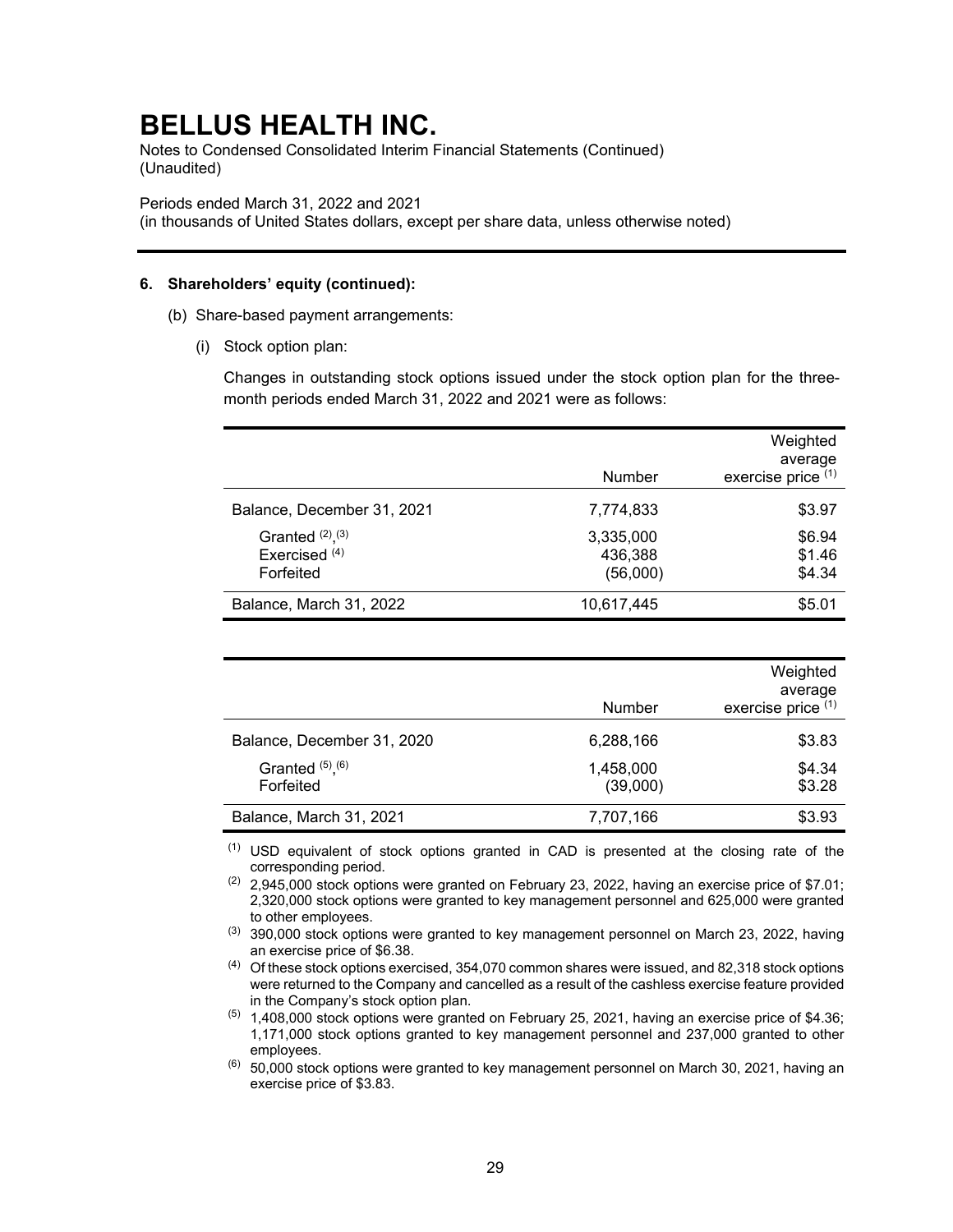Notes to Condensed Consolidated Interim Financial Statements (Continued) (Unaudited)

Periods ended March 31, 2022 and 2021

(in thousands of United States dollars, except per share data, unless otherwise noted)

### **6. Shareholders' equity (continued):**

- (b) Share-based payment arrangements (continued):
	- (i) Stock option plan (continued):

The following table summarizes information about stock options outstanding and exercisable as at March 31, 2022:

|                                             | Options outstanding | Options exercisable |           |
|---------------------------------------------|---------------------|---------------------|-----------|
|                                             |                     | Weighted            |           |
|                                             |                     | average years       |           |
| Exercise price/share                        | Number              | To expiration       | Number    |
| Stock options granted in USD                |                     |                     |           |
| \$3.83                                      | 50,000              | 9.0                 | 10,000    |
| \$3.92                                      | 50,000              | 9.1                 |           |
| \$4.36                                      | 1,388,000           | 8.9                 | 273,400   |
| \$6.38                                      | 390,000             | 10.0                |           |
| \$7.01                                      | 2,945,000           | 9.9                 |           |
| \$7.04                                      | 160,000             | 8.9                 |           |
| Stock options granted in CAD <sup>(1)</sup> |                     |                     |           |
| \$0.86 (CAD \$1.08)                         | 667,222             | 5.1                 | 523,611   |
| \$1.01 (CAD \$1.26)                         | 1,111,113           | 5.9                 | 882,224   |
| \$1.21 (CAD \$1.51)                         | 41,667              | 5.6                 | 33,333    |
| \$1.44 (CAD \$1.80)                         | 666,945             | 0.4                 | 666,945   |
| \$1.64 (CAD \$2.05)                         | 41,667              | 6.3                 | 25,000    |
| \$2.51 (CAD \$3.14)                         | 165,000             | 8.6                 | 33,000    |
| \$2.86 (CAD \$3.58)                         | 30,000              | 8.4                 | 6,000     |
| \$3.22 (CAD \$4.03)                         | 28.611              | 3.9                 | 28,611    |
| \$3.29 (CAD \$4.12)                         | 420,000             | 8.7                 | 84,000    |
| \$3.48 (CAD \$4.36)                         | 974,998             | 6.9                 | 582,777   |
| \$6.71 (CAD \$8.39)                         | 512,222             | 7.6                 | 204,889   |
| \$11.12 (CAD \$13.91)                       | 910,000             | 8.0                 | 182,000   |
| \$11.77 (CAD \$14.72)                       | 65,000              | 8.1                 | 13,000    |
|                                             | 10,617,445          | 7.8                 | 3,548,790 |

 $(1)$  USD equivalent of stock options granted in CAD is presented at the closing rate.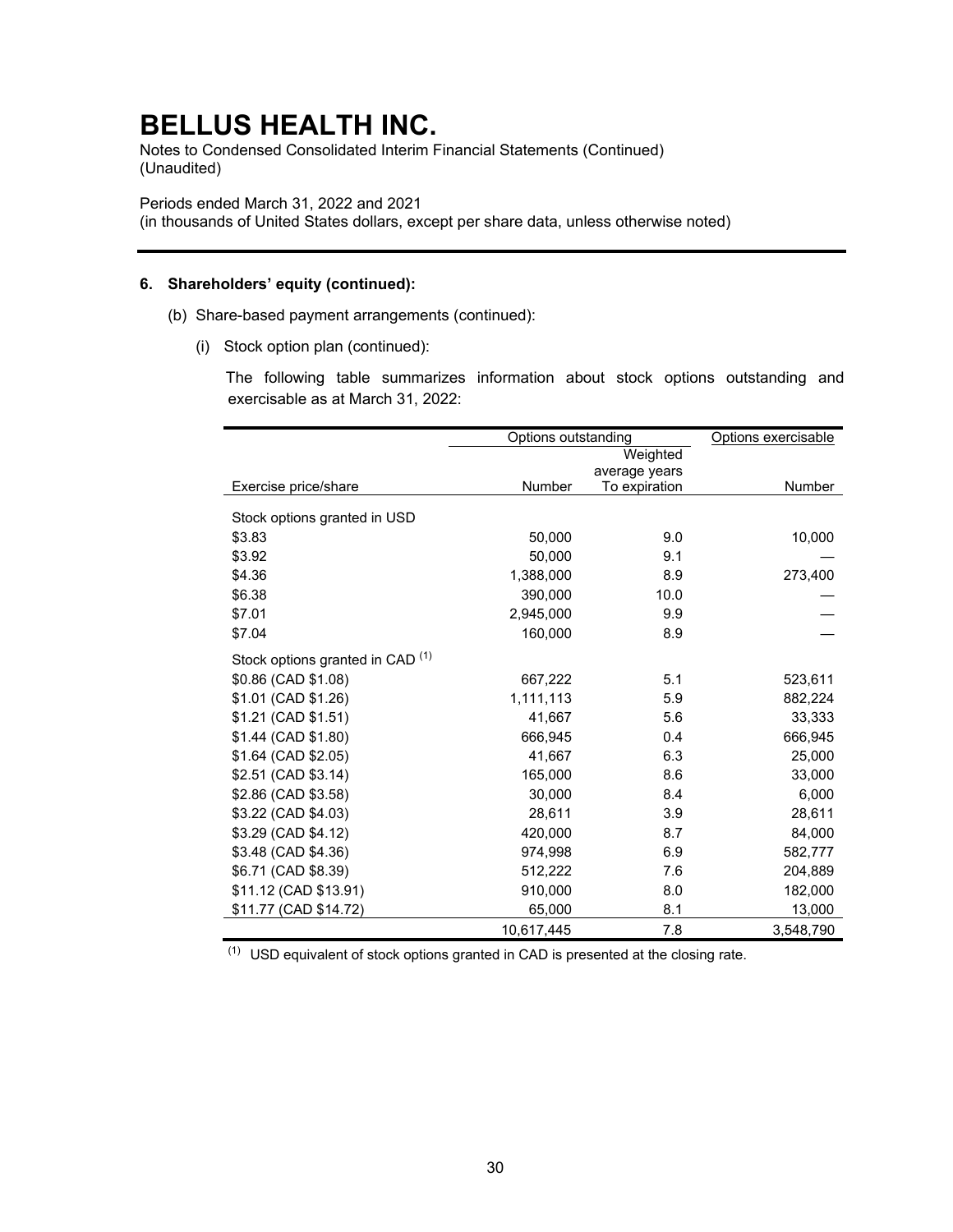Notes to Condensed Consolidated Interim Financial Statements (Continued) (Unaudited)

Periods ended March 31, 2022 and 2021

(in thousands of United States dollars, except per share data, unless otherwise noted)

### **6. Shareholders' equity (continued):**

- (b) Share-based payment arrangements (continued):
	- (i) Stock option plan (continued):

Stock-based compensation

For the three-month period ended March 31, 2022, the Company recorded a stock-based compensation expense related to the stock option plan (excluding compensation under the DSU plans) in the amount of \$2,033 in the condensed consolidated interim statement of loss and other comprehensive loss; of this amount, \$699 is presented in Research and development expenses and \$1,334 is presented in General and administrative expenses (\$1,721 for the corresponding period of the previous year, \$574 and \$1,147 respectively presented in Research and development and General and administrative expenses).

The fair value of each stock option granted is estimated on the date of grant using the Black-Scholes pricing model. Expected volatility is estimated by considering historic average share price volatility for a period commensurate with the expected life. The weighted average assumptions for stock options granted during the three-month periods ended March 31, 2022 and 2021 were as follows:

|                                      | 2022   | 2021   |
|--------------------------------------|--------|--------|
| Weighted average fair value of stock |        |        |
| options at grant date                | \$5.13 | \$3.36 |
| Weighted average share price         | \$6.94 | \$4.34 |
| Weighted average exercise price      | \$6.94 | \$4.34 |
| Risk-free interest rate              | 1.96%  | 0.94%  |
| <b>Expected volatility</b>           | 100%   | 112%   |
| Expected life in years               |        |        |
| Expected dividend yield              | Nil    | Nil    |

Dividend yield was excluded from the calculation since it is the present policy of the Company to retain all earnings to finance operations and future growth.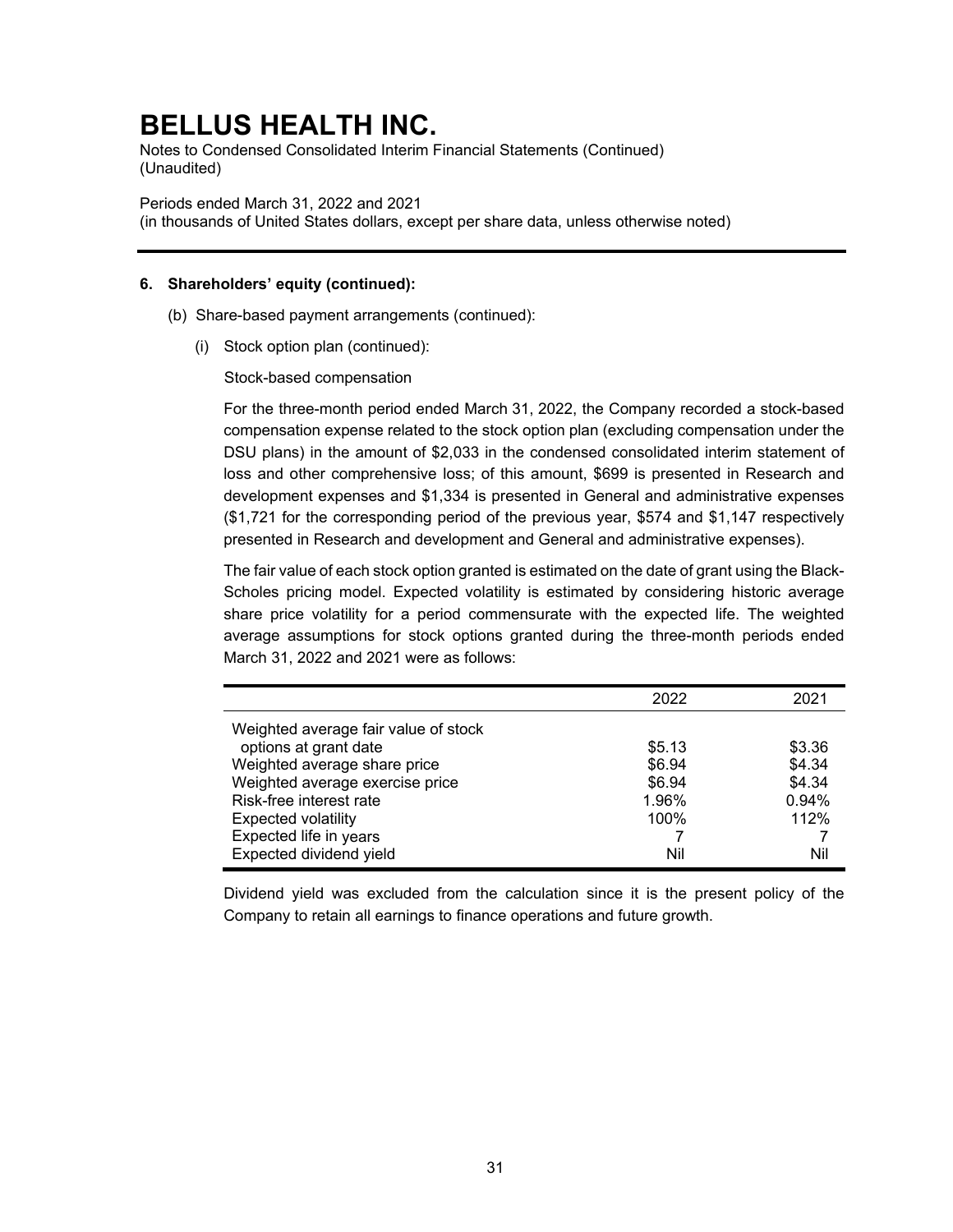Notes to Condensed Consolidated Interim Financial Statements (Continued) (Unaudited)

Periods ended March 31, 2022 and 2021

(in thousands of United States dollars, except per share data, unless otherwise noted)

### **6. Shareholders' equity (continued):**

- (b) Share-based payment arrangements (continued):
	- (ii) Deferred share unit ("DSU") plan:

Changes in the number of units outstanding for the three-month periods ended March 31, 2022 and 2021 were as follows:

| Number of units                                                               | 2022    |     | 2021    |
|-------------------------------------------------------------------------------|---------|-----|---------|
| Balance, beginning and end of period                                          | 311.065 |     | 253.028 |
| Balance of DSU liability, included in Trade and other payables $(1)$ \$ 2,149 |         | \$. | 967     |
| $(1) - 1$<br>.                                                                |         |     |         |

 $(1)$  Balance of DSU liability as at December 31, 2021 amounted to \$2,503.

The stock-based compensation net (recovery) expense related to DSU plan recorded in the condensed consolidated interim statement of loss and other comprehensive loss for the three-month period ended March 31, 2022 amounted to \$(310), presented in General and administrative expenses (\$242 for the corresponding period of the previous year).

### **7. Net finance income:**

Finance income and Finance costs for three-month periods ended March 31, 2022 and 2021 were attributed as follows:

|                                                                                                                                     | Three-month periods ended<br>March 31, |    |             |
|-------------------------------------------------------------------------------------------------------------------------------------|----------------------------------------|----|-------------|
|                                                                                                                                     | 2022                                   |    | 2021        |
| Interest income<br>Foreign exchange gain                                                                                            | \$<br>296<br>959                       | \$ | 71<br>118   |
| Finance income                                                                                                                      | 1,255                                  |    | 189         |
| Interest expense on lease liability<br>Interest and bank charges<br>Realized loss on sale of bearer deposit notes prior to maturity | (9)<br>(5)<br>(268                     |    | (8)<br>(18) |
| Finance costs                                                                                                                       | (282)                                  |    | (26)        |
| Net finance income                                                                                                                  | \$<br>973                              | S  | 163         |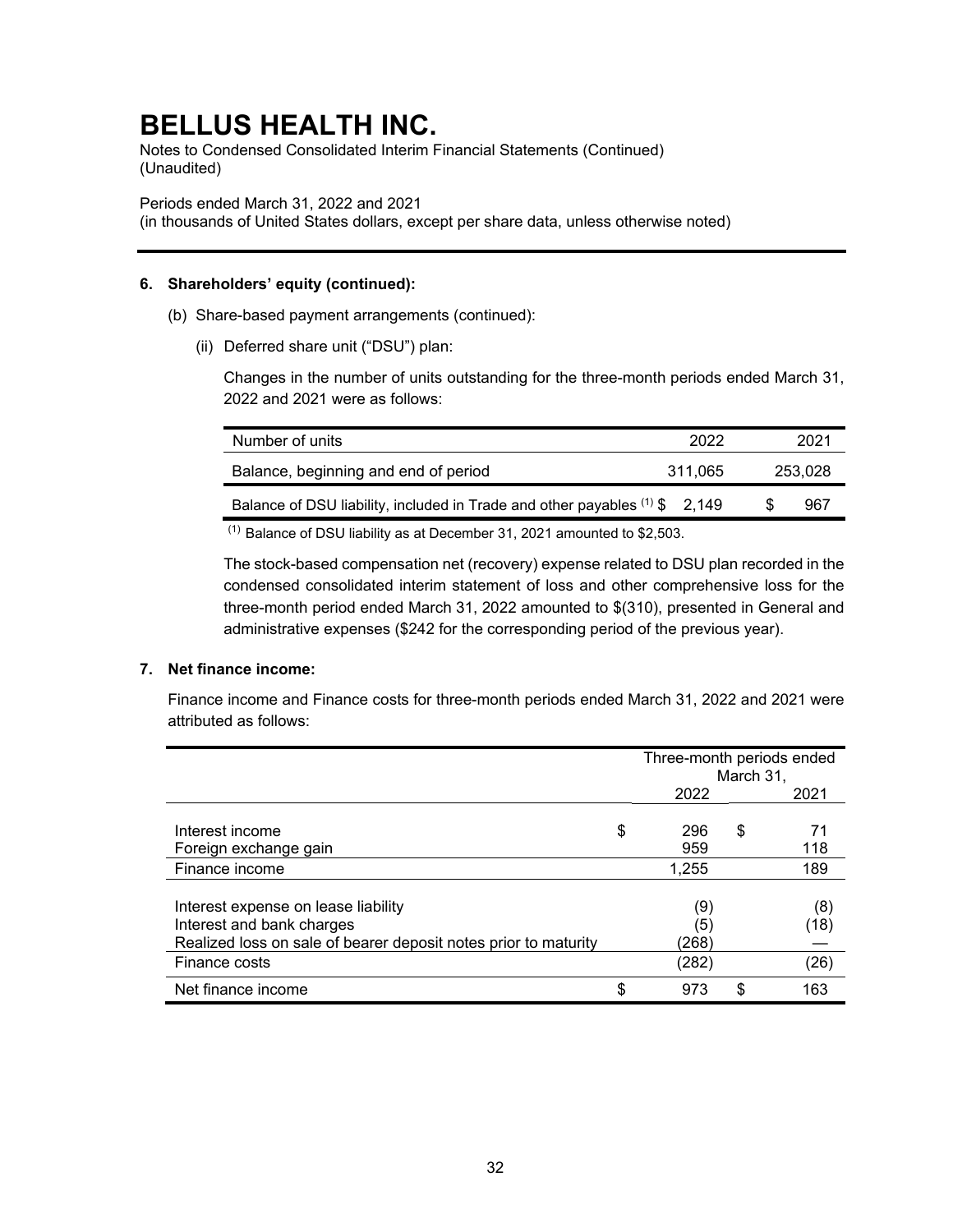Notes to Condensed Consolidated Interim Financial Statements (Continued) (Unaudited)

Periods ended March 31, 2022 and 2021

(in thousands of United States dollars, except per share data, unless otherwise noted)

### **8. Loss per share:**

|                                                               |               | Three-month periods ended |  |  |
|---------------------------------------------------------------|---------------|---------------------------|--|--|
|                                                               |               | March 31,                 |  |  |
|                                                               | 2022          | 2021                      |  |  |
| Basic weighted average number of<br>common shares outstanding | 106,489,413   | 78,337,361                |  |  |
| Basic and diluted loss per share                              | \$.<br>(0.13) | (0.20)                    |  |  |

Excluded from the calculation of the diluted loss per share for the three-month periods ended March 31, 2022 and 2021 is the impact of all stock options granted under the stock option plan, as they would be anti-dilutive.

Stock options granted under the stock option plan could potentially be dilutive in the future.

### **9. Commitments and contingencies:**

(a) Contracts in the normal course of business:

The Company enters into contracts in the normal course of business, including for research and development activities, consulting and other services.

As at March 31, 2022, the Company has commitments for expenditures related to contracts for research and development activities of approximately \$20,473 (approximately \$15,153 as at December 31, 2021), of which \$12,097 is expected to be payable in 2022, \$7,087 in 2023 and \$1,289 in 2024.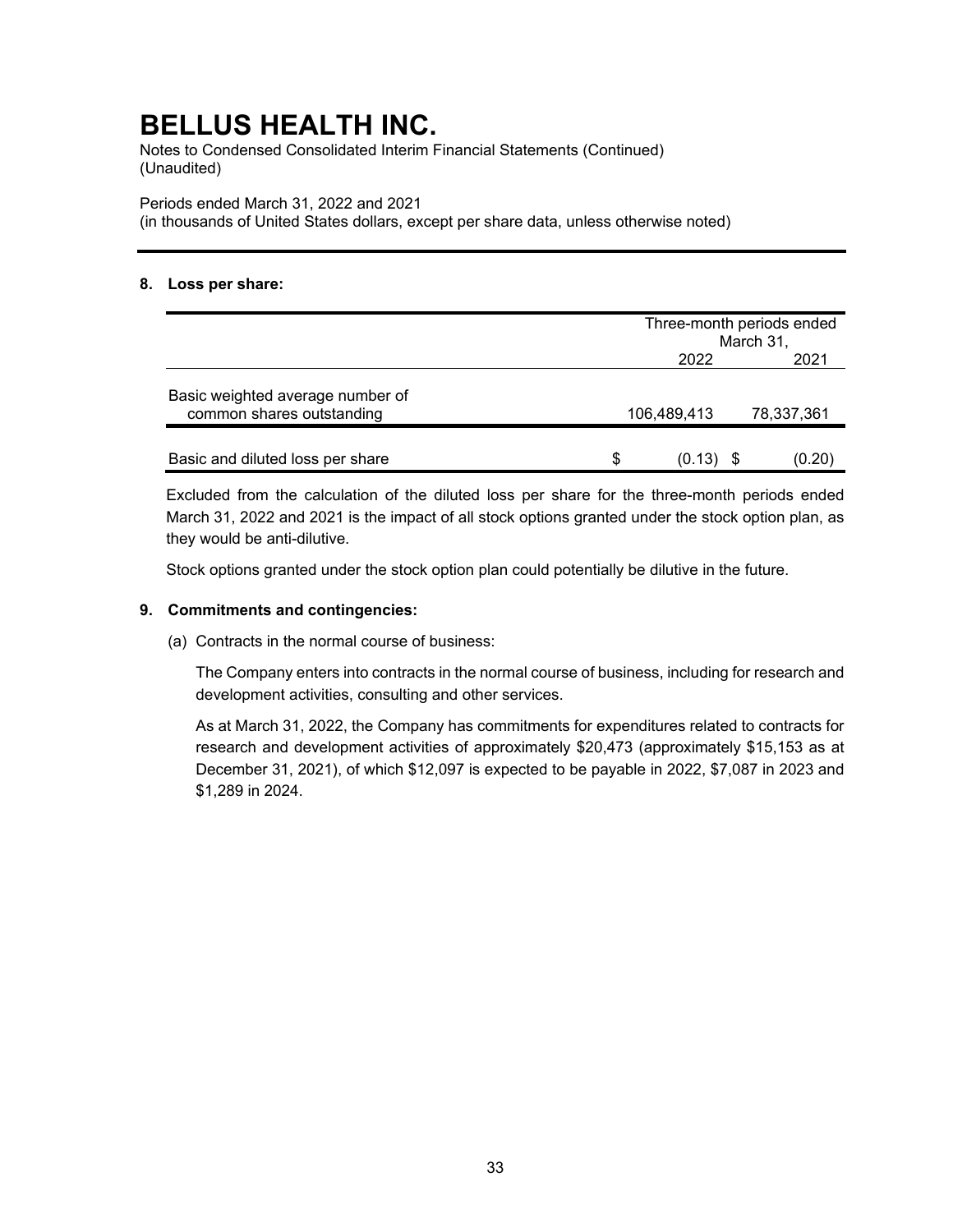Notes to Condensed Consolidated Interim Financial Statements (Continued) (Unaudited)

### Periods ended March 31, 2022 and 2021

(in thousands of United States dollars, except per share data, unless otherwise noted)

### **9. Commitments and contingencies (continued):**

(b) Contingencies:

On March 16, 2021, a Company stockholder, Carl D. Cachia ("Plaintiff"), filed a complaint against the Company and certain of its executive officers alleging claims under provisions of the Securities Exchange Act of 1934 ("Exchange Act"). On September 17, 2021, Plaintiff filed an amended class action complaint, individually and on behalf of all persons who purchased or otherwise acquired Company securities between September 5, 2019 and July 6, 2020, against the Company, certain of its executive officers, the principal investigator of the Company's Phase 2a RELIEF trial, and the underwriters of the Company's initial public offering in September 2019. The amended class action complaint alleges claims under the Exchange Act and the Securities Act of 1933 relating to disclosures concerning the Company's Phase 2a RELIEF trial, and seeks compensatory damages, pre-judgment and post-judgment interest, as well as attorneys' fees, expert fees, and any other reasonable costs and expenses. On November 16, 2021, Plaintiff stipulated to dismissal of all claims against the underwriters without prejudice. Also on November 16, the Company and the named executive officers moved to dismiss the amended complaint, which motion is pending. On January 7, 2022, the principal investigator of the Company's Phase 2a RELIEF trial also moved to dismiss the amended complaint, which motion is pending.

No provision has been made in the financial statements for the resolution of the above matter. Resolution of this matter could have an effect on the Company's financial statements in the period that a determination is made, however, in management's opinion, given the early stage of this litigation, the final resolution of this matter is not currently projected to have a material adverse effect on the Company's financial position.

### **10. Related party transactions:**

- (a) There is no single ultimate controlling party.
- (b) Dr. Francesco Bellini, Chairman of the Board of Directors, provides ongoing advisory services to the Company under the terms of a consulting and services agreement between the Company and Picchio International, wholly-owned by Dr. Francesco Bellini and his spouse. The agreement has a one-year term and shall renew for successive one-year terms. The Company recorded fees and expenses of \$75 and \$75 (CAD\$95) under the consulting and services agreement for the three-month periods ended March 31, 2022 and 2021, respectively.